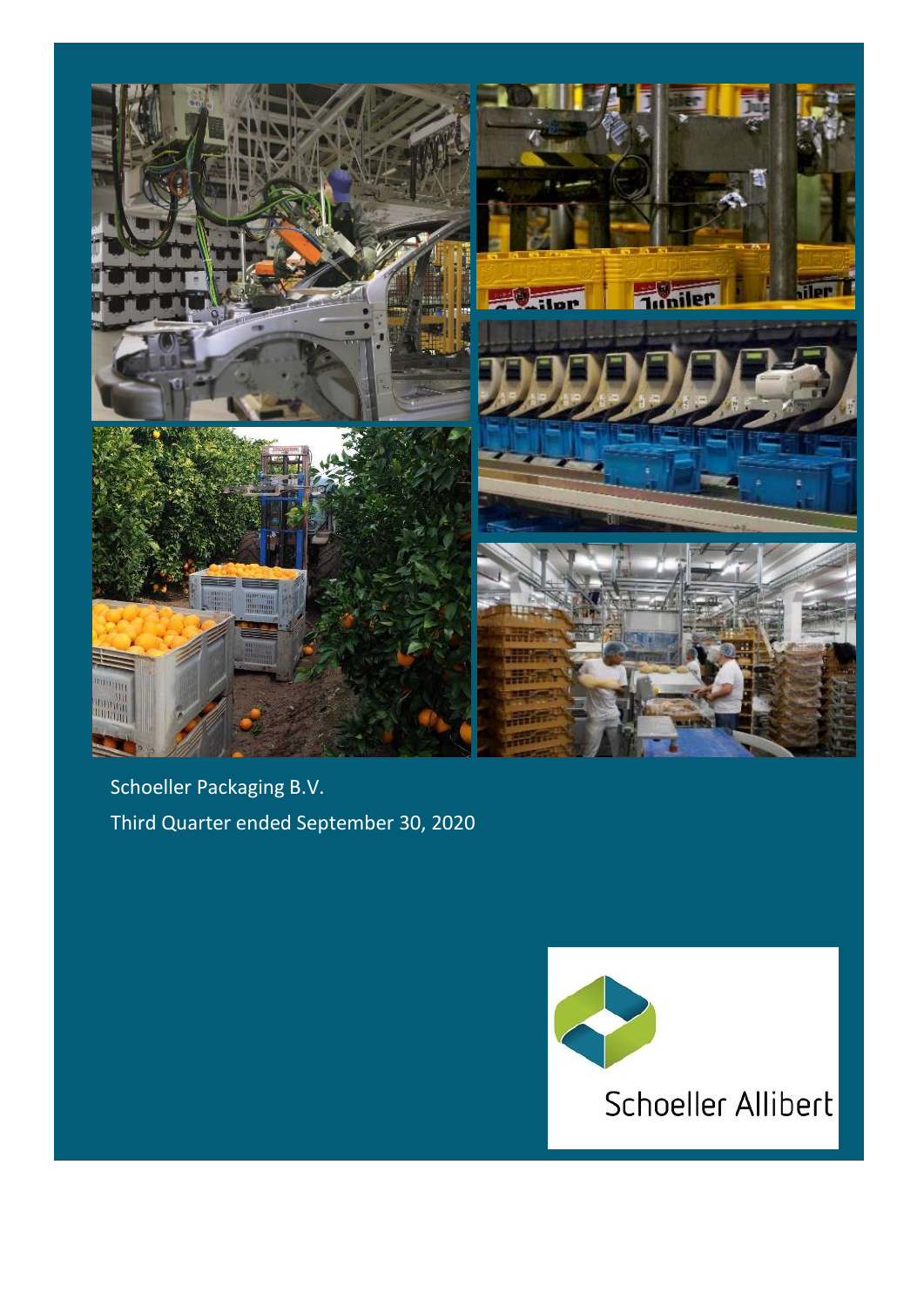# **Schoeller Packaging B.V. Third quarter ended 30 September 2020 Unaudited condensed consolidated interim financial statements**

## **Table of Contents**

**Cautionary statement:** The operating and financial review and certain other sections of this document contain forward looking statements which are subject to risk factors associated with, amongst others, the economic and business circumstances occurring from time to time in the countries and markets in which the Group operates. It is believed that the expectations reflected in these statements are reasonable but they may be affected by a wide range of variables, which could cause actual results to differ materially from those currently anticipated.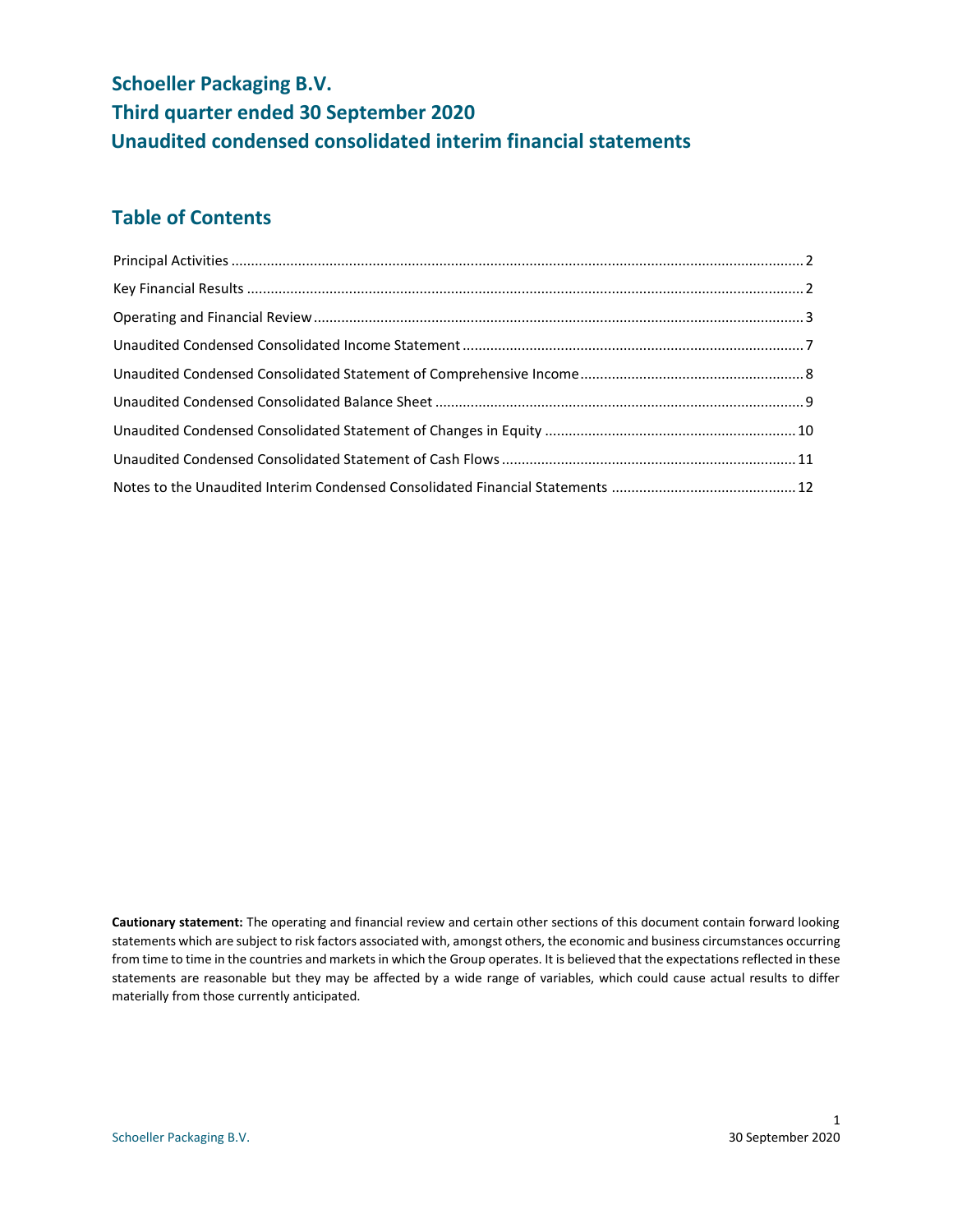### <span id="page-2-0"></span>**Principal Activities**

Schoeller Packaging B.V. (the "Company") and its subsidiaries (collectively, the "Group" or "Schoeller Allibert") is Europe's largest manufacturer of plastic containers and returnable transit packaging (RTP). Schoeller Allibert offers a wide range of products to meet the storage, handling and distribution needs of large and medium sized companies on a local, regional and global level. Schoeller Allibert employs approximately 2,000 people with the majority employed in Europe, where the Group has production and sales activities in over 20 countries.

Schoeller Allibert's products include tough stacking containers, rigid pallet containers (RPCs) for secure distribution, heavy-duty rigid and folding large containers (FLCs), pallets and dollies which have been designed to protect small, large or unusually shaped components; to timely deliver goods and, thanks to foldable or stackable units to save valuable space on return journeys. Manufactured to precise dimensions, to fit and function seamlessly with all handling equipment, Schoeller Allibert's containers are the ideal handling medium for automated warehouses and distribution centers. They promote a reliable and consistent flow, withstanding heavy unit loads and allow fast movement through automated storage and retrieval systems, thereby helping customers to speed handling operations, reduce logistics costs and eliminate packaging waste.

Schoeller Allibert has extensive expertise in a range of industries, including agriculture, automotive, food and food processing, beverage, retail, industrial manufacturing, pooling and trading. With more than 50 years of experience in developing industrial reusable packaging, Schoeller Allibert has built leading market positions by understanding its target industry sectors and applying extensive expertise to design and implement customized industrial reusable packaging solutions that address industry specific handling, logistics, storage and retrieval requirements.

### <span id="page-2-1"></span>**Key Financial Results**

The table below shows the Group's key consolidated financial results for the three and nine months ended 30 September 2020 and 2019:

|                                           |         | <b>THREE MONTHS ENDED 30 SEPTEMBER</b> |         | <b>NINE MONTHS ENDED 30 SEPTEMBER</b> |
|-------------------------------------------|---------|----------------------------------------|---------|---------------------------------------|
| <b>EUR'000</b>                            | 2020    | 2019                                   | 2020    | 2019                                  |
|                                           |         |                                        |         |                                       |
| Revenue                                   | 126,029 | 136,494                                | 383,967 | 381,436                               |
| Revenue growth                            | $-7.7%$ | 3.8%                                   | 0.7%    | 1.9%                                  |
| Operating profit                          | 6,370   | 7,016                                  | 17,712  | 15,599                                |
| Operating profit as % revenue             | 5.1%    | 5.1%                                   | 4.6%    | 4.1%                                  |
| <b>Adjusted EBITDA</b>                    | 16,406  | 17,698                                 | 48,117  | 46,370                                |
| EBITDA as a % of revenue                  | 13.0%   | 13.0%                                  | 12.5%   | 12.2%                                 |
| Profit (loss) before income taxes         | (241)   | (30)                                   | 324     | (4,593)                               |
| Net capital expenditure                   | 4,099   | 9,380                                  | 22,788  | 26,438                                |
| Net capital expenditure as a % of revenue | 3.3%    | 6.9%                                   | 5.9%    | 6.9%                                  |
| Cash generated from operations            | 13.217  | 26,426                                 | 39.912  | 30,347                                |

The table below shows the Group's key other financial metrics as at 30 September 2020 and 31 December 2019:

|                                | <b>AS AT 30 SEPTEMBER</b> | <b>AS AT 31 DECEMBER</b> |
|--------------------------------|---------------------------|--------------------------|
| <b>EUR'000</b>                 | 2020                      | 2019                     |
|                                |                           |                          |
| Net working capital            | (9,066)                   | (9, 191)                 |
| Cash and cash equivalents      | 25.025                    | 21,687                   |
| Total net loans and borrowings | 309,688                   | 302,037                  |

Net working capital is defined as current assets (excluding cash and cash equivalents and receivables from related parties) less current liabilities (excluding current portion of loans and borrowings, bank overdrafts and payables due from related parties).

Cash and cash equivalents is defined as cash and cash equivalents on the balance sheet less bank overdrafts.

Net loans and borrowings are defined as total current and non-current loans and borrowings less cash and cash equivalents.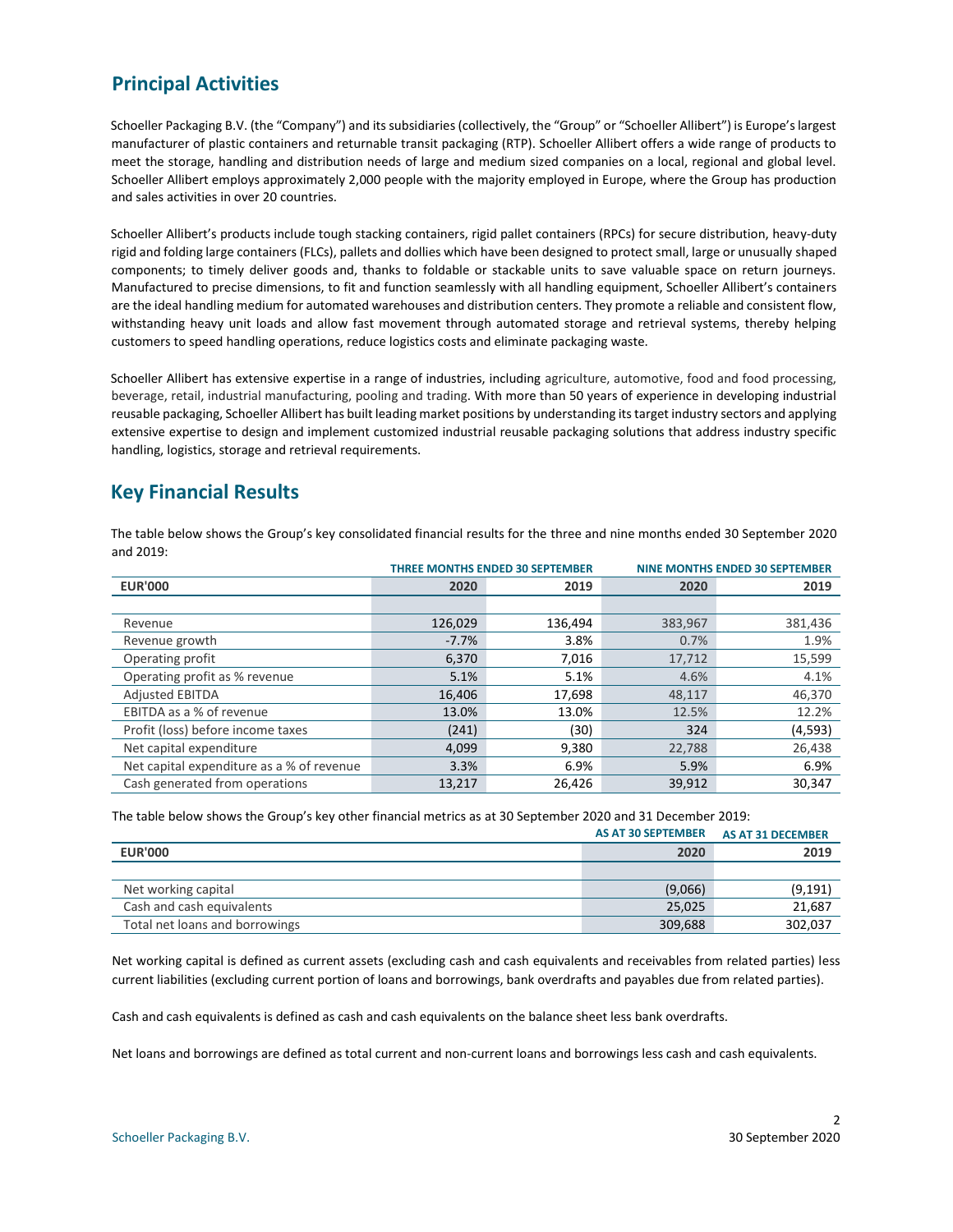### <span id="page-3-0"></span>**Operating and Financial Review**

#### **Revenue**

The table below shows the Group's operating segment revenue for the three and nine months ended 30 September 2020 and  $2019.$ 

|                          |         | <b>THREE MONTHS ENDED 30 SEPTEMBER</b> |         | <b>NINE MONTHS ENDED 30 SEPTEMBER</b> |
|--------------------------|---------|----------------------------------------|---------|---------------------------------------|
| <b>EUR'000</b>           | 2020    | 2019                                   | 2020    | 2019                                  |
|                          |         |                                        |         |                                       |
| Northern Europe          | 23,704  | 29,083                                 | 82,660  | 78,919                                |
| Central Europe           | 46,935  | 53,012                                 | 148,638 | 149,081                               |
| Southern Europe          | 24,412  | 31,655                                 | 73,384  | 88,835                                |
| United States of America | 14,618  | 7,740                                  | 40,794  | 25,151                                |
| All Other Segments       | 16,360  | 15,004                                 | 38,491  | 39,450                                |
| <b>Total revenue</b>     | 126,029 | 136,494                                | 383,967 | 381,436                               |

Operating segments are aggregated to the following reportable segments which include:

- b Northern Europe: Includes the manufacturing of RTP products and the sale thereof in the Netherlands and Belgium, UK and Ireland, Sweden, Finland, Latvia, Ukraine and Russia.
- ٠ Central Europe: Includes the manufacturing of RTP products and the sale thereof in Germany, Austria, Switzerland, Czech Republic, Romania, Slovakia, Hungary and Poland.
- ٠ Southern Europe: Includes the manufacturing of RTP products and the sale thereof in France, Italy, Spain and Portugal.
- United States of America (USA): Includes the manufacturing of RTP products and the sale thereof in the United States of America.
- All Other Segments: Includes pooling services and sale of products and technical support in Asia and South America.

Revenue in Northern Europe decreased by EUR 5,379 thousand, or 18.5%, to EUR 23,704 thousand for the three months ended 30 September 2020 from EUR 29,083 thousand for the three months ended 30 September 2019. This decrease in revenue was primarily attributable to lower retail volumes in the quarter offset by higher volumes in pooling industry.

Revenue in Central Europe decreased by EUR 6,077 thousand, or 11.5%, from EUR 53,012 thousand for the three months ended 30 September 2019 to EUR 46,935 thousand for the three months ended 30 September 2020. This decrease in revenue was driven by lower performance in the industrial manufacturing and retail partially and lower Automotive volumes offset partly by sales in the beverage market.

Revenue in the Southern Europe decreased by EUR 7,243 thousand, or 22.9%, from EUR 31,655 thousand for the three months ended 30 September 2019 to EUR 24,412 thousand for the three months ended 30 September 2020. This decrease was mainly caused by lower sales in automotive market partially offset by retail sales.

Revenue in the USA increased by EUR 6,878 thousand, or 88.9%, from EUR 7,740 thousand for the three months ended 30 September 2019 to EUR 14,618 thousand for the three months ended 30 September 2020. This increase was attributable to higher pooling volumes.

Revenue in all Other Segments increased by EUR 1,357 thousand, or 9.0%, from EUR 15,003 thousand for the three months ended 30 September 2019 to EUR 16,360 thousand for the three months ended 30 September 2020. This decrease is attributable to higher revenues from the Services business.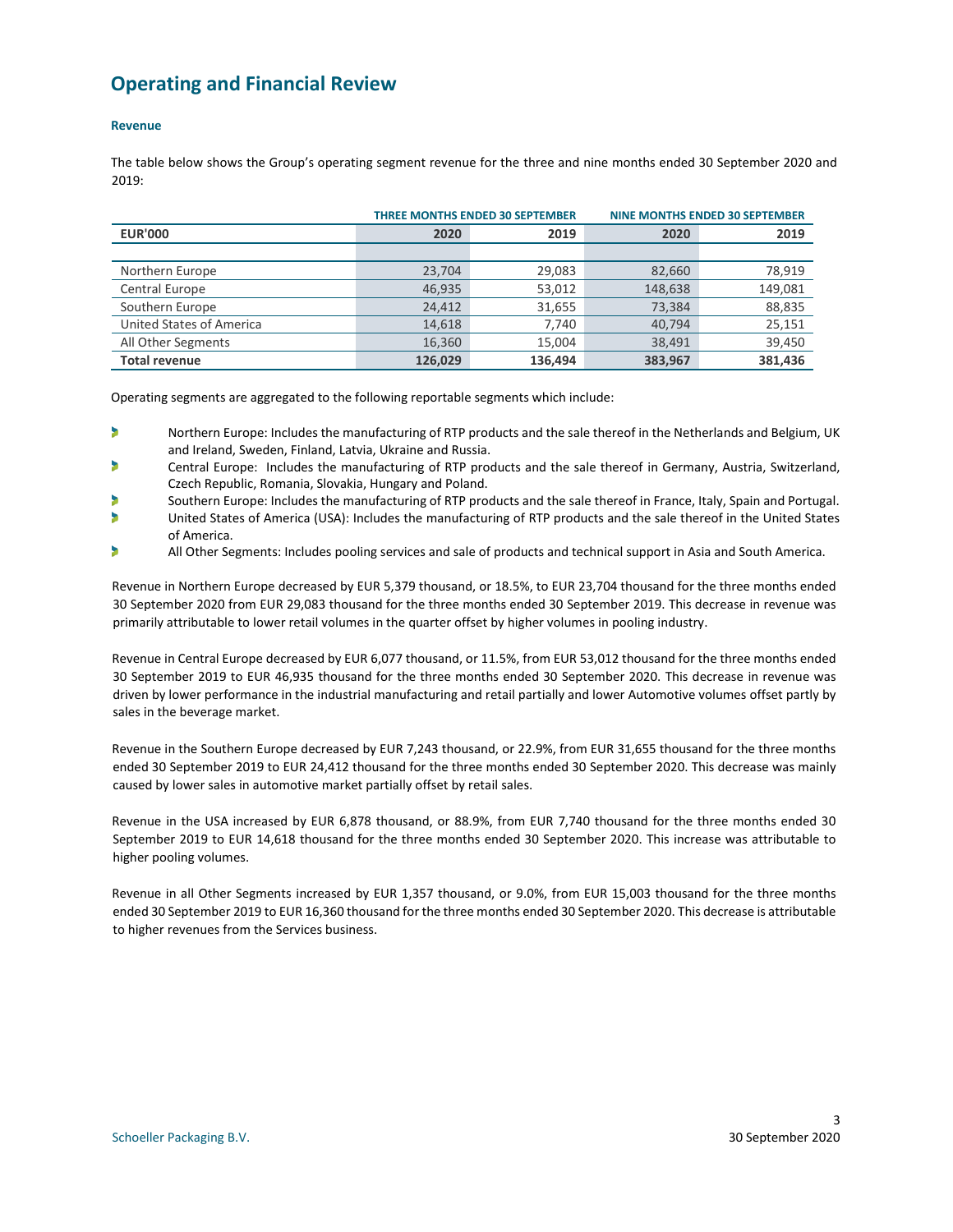#### **Operating result**

|                  |       | <b>THREE MONTHS ENDED 30 SEPTEMBER</b> |      | NINE MONTHS ENDED 30 SEPTEMBER |
|------------------|-------|----------------------------------------|------|--------------------------------|
| <b>EUR'000</b>   | 2020  | 2019                                   | 2020 | 2019                           |
|                  |       |                                        |      |                                |
| Operating profit | 6.370 | 7.016                                  |      | 15.599                         |

Operating profit decreased by EUR 648 thousand to EUR 6,370 thousand for the three months ended 30 September 2020 compared to EUR 7,016 thousand for the three months ended 30 September 2019. The lower profit resulted mainly from lower revenue partially offset by lower raw material costs.

The following table shows a breakdown of operating result by geographic segment for the three and nine months ended 30 September 2020 and 2019:

|                          |       | THREE MONTHS ENDED 30 SEPTEMBER |        | NINE MONTHS ENDED 30 SEPTEMBER |
|--------------------------|-------|---------------------------------|--------|--------------------------------|
| <b>EUR'000</b>           | 2020  | 2019                            | 2020   | 2019                           |
|                          |       |                                 |        |                                |
| Northern Europe          | 1,633 | 2,692                           | 6,011  | 4,365                          |
| Central Europe           | 1,846 | 2,397                           | 9,645  | 9,347                          |
| Southern Europe          | 551   | 1.474                           | 253    | 5,576                          |
| United States of America | (864) | (3, 174)                        | 1,522  | (3,615)                        |
| All Other Segments       | 3,204 | 3,627                           | 281    | (74)                           |
| <b>Operating profit</b>  | 6,370 | 7,016                           | 17.712 | 15,559                         |

#### **Adjusted EBITDA**

The Company discloses Adjusted EBITDA as a non-IFRS performance measure. The Group defines Adjusted EBITDA as the operating result for the year excluding depreciation, amortisation and impairment, adjusting items and shareholder management fees. Items are disclosed as adjusting where it is necessary to do so to provide further understanding of the financial performance of the Group.

Adjusting items are items of income or expense arising from circumstances or events such as business combinations, closure of manufacturing locations, litigation settlements, certain shareholder exit fees or other items, that in all cases are assessed by management as material, non-recurring and requiring separate disclosure due to the significance of their nature or amount

|                                     |        | <b>THREE MONTHS ENDED 30 SEPTEMBER</b> |        | <b>NINE MONTHS ENDED 30 SEPTEMBER</b> |
|-------------------------------------|--------|----------------------------------------|--------|---------------------------------------|
| <b>EUR'000</b>                      | 2020   | 2019                                   | 2020   | 2019                                  |
|                                     |        |                                        |        |                                       |
| Operating profit                    | 6,370  | 7,016                                  | 17,712 | 15,599                                |
| Adjusting items                     | 845    | 1,210                                  | 2,389  | 3,366                                 |
| Shareholder management fees         | (250)  | 375                                    | 750    | 1,125                                 |
| Depreciation and impairment expense | 8,970  | 8,613                                  | 25,901 | 24,887                                |
| Amortisation and impairment expense | 471    | 484                                    | 1,365  | 1,393                                 |
| <b>Adjusted EBITDA</b>              | 16,406 | 17,698                                 | 48,117 | 46,370                                |

Adjusting items decreased by EUR 365 thousand from EUR 1,210 thousand for three months ended 30 September 2019 to EUR 845 thousand for three months ended 30 September 2020.

Adjusting items for three months ended 30 September 2020 relate to non-recurring items arising from:

- b EUR 0.6 million of employee severance costs;
- EUR 0.1 million provision for Covid19 related costs; ×
- b EUR 0.1 million of bad debts write offs;

Adjusting items for three months ended 30 September 2019 relate to non-recurring items arising from:

- EUR 0.8 million of employee severance costs;
- b EUR 0.4 million of costs related to refinancing activities;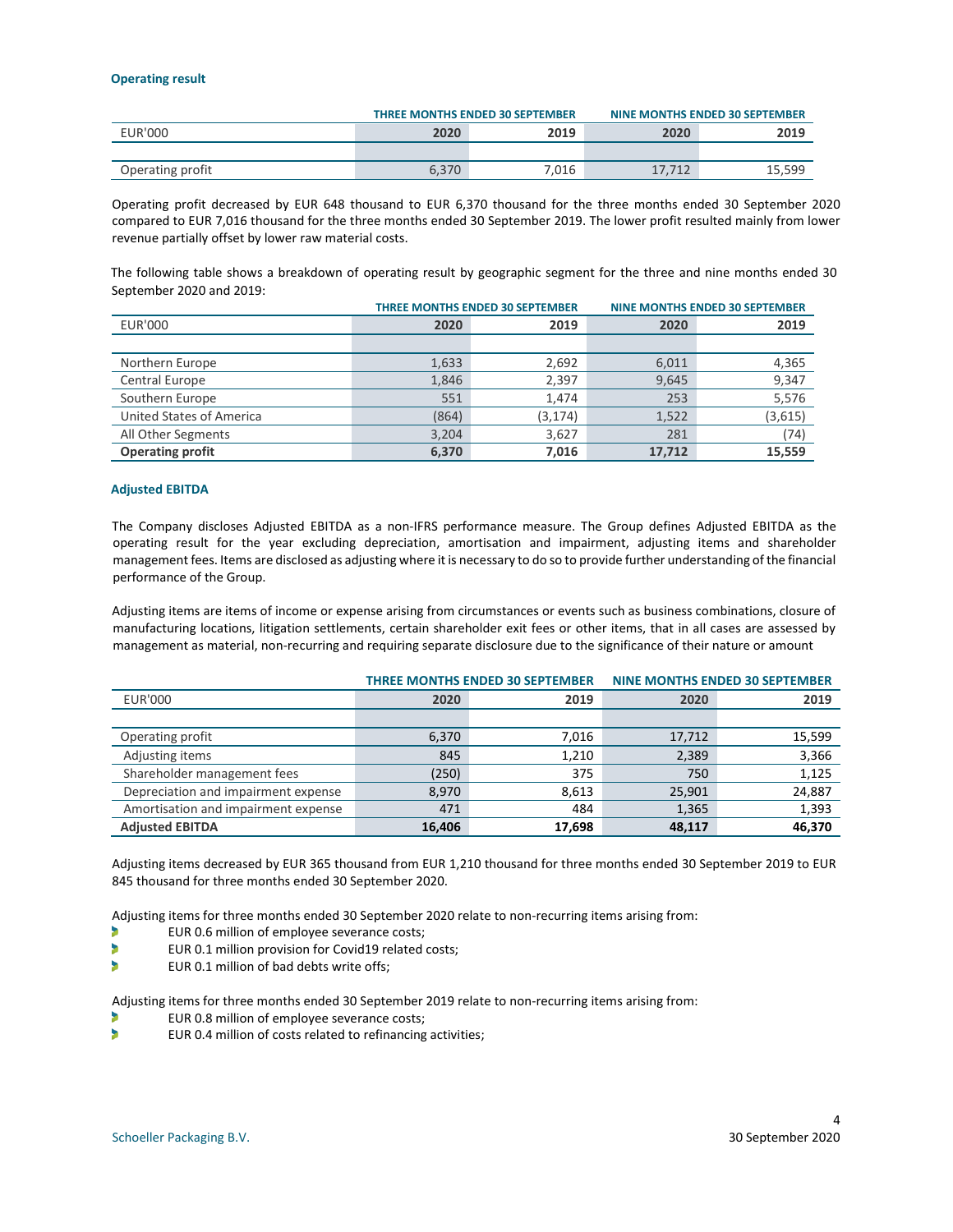#### **Net finance expense**

Net finance expense for the three months ended 30 September 2020 was EUR 6,608 thousand (expense for the three months ended 30 September 2019: EUR 7,047 thousand). Lower interest expense and amortization of deferred financing cost partially offset by higher foreign exchange losses are the main driver of this decrease.

#### **Profit (loss) before income taxes**

The losses before income taxes was EUR 251 thousand for the three months ended 30 September 2020 (the three months ended 30 September 2019: loss of EUR 30 thousand).

#### **Cash generated from operations**

Cash generated from operations during the three months ended 30 September 2020 amounted to a EUR 13,284 thousand inflow (the three months ended 30 September 2019 EUR 26,426 thousand inflow).

#### **Net capital expenditure**

Net capital expenditure is defined as total acquisition of property, plant and equipment, and intangible assets less proceeds from sale of property, plant and equipment less proceeds from new finance leases.

|                                                     |          | THREE MONTHS ENDED 30 SEPTEMBER |           | <b>NINE MONTHS ENDED 30 SEPTEMBER</b> |
|-----------------------------------------------------|----------|---------------------------------|-----------|---------------------------------------|
| <b>EUR'000</b>                                      | 2020     | 2019                            | 2020      | 2019                                  |
|                                                     |          |                                 |           |                                       |
| Proceeds from sale of property, plant and equipment | 93       | (95)                            | 120       | 164                                   |
| Acquisition of property, plant and equipment        | (5, 307) | (10, 624)                       | (23, 360) | (29, 375)                             |
| Acquisition of intangible assets                    | (624)    | (1, 240)                        | (3,490)   | (2, 915)                              |
| <b>Gross Capital Expenditure</b>                    | (5,931)  | (11, 864)                       | (26, 850) | (32, 290)                             |
| New finance leases                                  | 1.739    | 2.579                           | 3.942     | 5,688                                 |
| <b>Net Capital Expenditure</b>                      | (4,099)  | (9,380)                         | (22, 788) | (26, 438)                             |

Net capital expenditure was EUR 4,099 thousand outflow for the three months ended 30 September 2020 (the three months ended 30 September 2019: EUR 9,380 thousand outflow), which represented 3.3% of revenue for the three months ended 30 September 2020 (6.9% for the three months ended 30 September 2019). The decrease was driven by lower investments in machinery and equipment.

#### **Net working capital**

Net working capital is defined as current assets (excluding cash and cash equivalents and current receivables from related parties) less current liabilities (excluding current portion of loans and borrowings, bank overdrafts and current payables due from related parties).

As of 30 September 2020, the current receivables from related parties were equal to nil (31 December 2019: nil) and the current payables due to related parties were equal to EUR 109 thousand (31 December 2019: EUR 124 thousand).

|                                                  | <b>AS AT 30 SEPTEMBER</b> | <b>AS AT 31 DECEMBER</b> |
|--------------------------------------------------|---------------------------|--------------------------|
| <b>EUR'000</b>                                   | 2020                      | 2019                     |
|                                                  |                           |                          |
| Total current assets                             | 143,770                   | 153,520                  |
| Cash and cash equivalents                        | (42, 025)                 | (40, 613)                |
| Total current working capital assets             | 101,745                   | 112,907                  |
|                                                  |                           |                          |
| <b>Total current liabiliites</b>                 | 144,605                   | 156,682                  |
| <b>Bank overdrafts</b>                           | (17,000)                  | (18, 926)                |
| Current portion of loans and borrowings          | (16, 685)                 | (15, 534)                |
| Current payable from related parties             | (109)                     | (124)                    |
| <b>Total current working capital liabiliites</b> | 110,811                   | 122,098                  |
|                                                  |                           |                          |
| <b>Net Working Capital</b>                       | (9,066)                   | (9, 191)                 |

5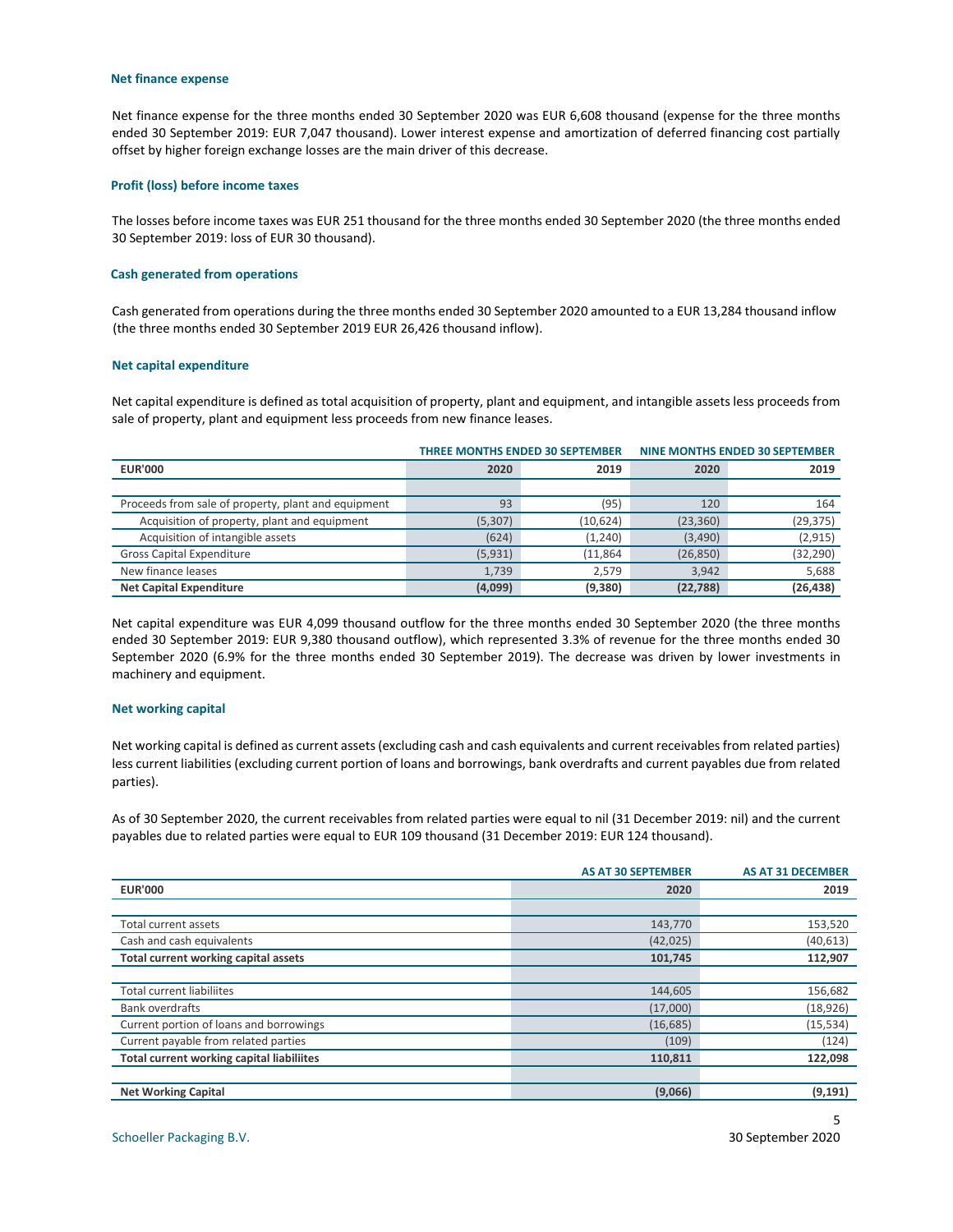As of 30 September 2020, the Group had a negative net working capital of EUR 9,066 thousand (31 December 2019 negative net working capital of EUR 9,191 thousand).

#### **Cash and cash equivalents**

Cash and cash equivalents is defined as cash and cash equivalents less bank overdrafts. As of 30 September 2020, the Group had cash and cash equivalents of EUR 25,025 thousand (31 December 2019: EUR 21,687 thousand) on its balance sheet.

|                           | <b>AS AT 30 SEPTEMBER</b> | AS AT 31 DECEMBER |
|---------------------------|---------------------------|-------------------|
| <b>EUR'000</b>            | 2020                      | 2019              |
|                           |                           |                   |
| Cash and cash equivalents | 42,025                    | 40,613            |
| Bank overdrafts           | (17,000)                  | (18, 926)         |
| Cash and cash equivalents | 25,025                    | 21,687            |

As at 30 September 2020, the Group had one revolving credit facility of EUR 30 million (31 December 2019: EUR 30 million). As at 30 September 2020 we have drawn EUR 18.6 million (31 December 2019: EUR 5 million) against this credit facility of which EUR 1.6m is used for guarantees and EUR 17m is kept as cash o n the balance sheet as a precautionary measure given the Covid 19 crisis.

#### **Total net loans and borrowings**

Net loans and borrowings is defined as total current and non-current loans and borrowings excluding deferred financing costs less cash and cash equivalents, which increased to EUR 309.7 million as at 30 September 2020 (31 December 2019 EUR 302 million).

|                                                     | <b>AS AT 30 SEPTEMBER</b> | <b>AS AT 31 DECEMBER</b> |
|-----------------------------------------------------|---------------------------|--------------------------|
| <b>EUR'000</b>                                      | 2020                      | 2019                     |
|                                                     |                           |                          |
| Senior secured note                                 | 250,000                   | 250,000                  |
| Lease liabilities                                   | 51,186                    | 52,077                   |
| Other credit institutions                           | 24,335                    | 13,345                   |
| Total debt excl shareholder credit facility         | 325,541                   | 315,422                  |
| Shareholder credit facility (incl accrued interest) | 9,192                     | 8.304                    |
| Total debt incl shareholder credit facility         | 334,773                   | 323,726                  |
| Total deferred financing costs                      | (6,001)                   | (7, 310)                 |
| Total loans and borrowings as per note 12           | 328,712                   | 316,416                  |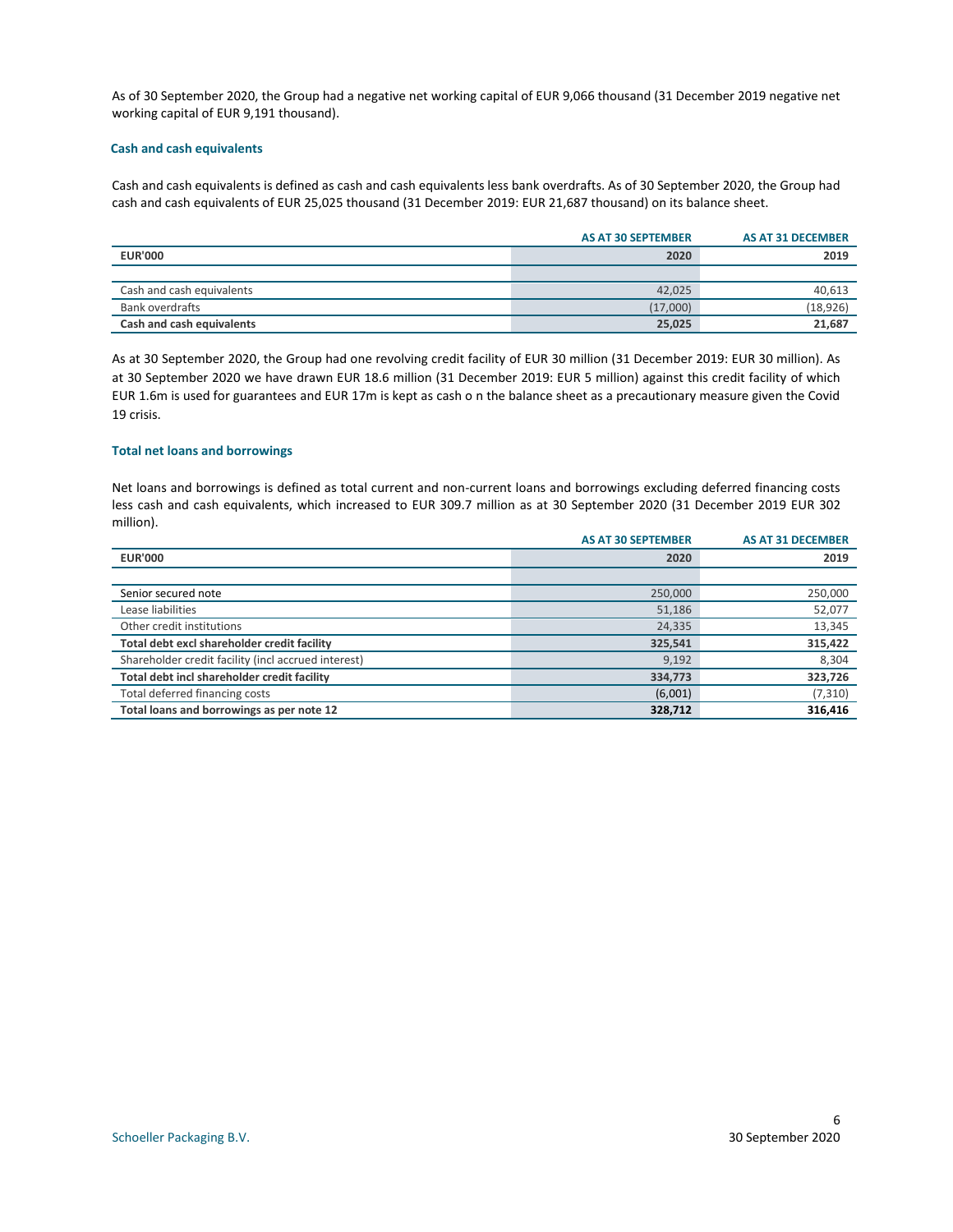# <span id="page-7-0"></span>**Unaudited Condensed Consolidated Income Statement**

|                                     | <b>THREE MONTHS ENDED 30 SEPTEMBER</b> |            |            | <b>NINE MONTHS ENDED 30 SEPTEMBER</b> |            |
|-------------------------------------|----------------------------------------|------------|------------|---------------------------------------|------------|
| <b>EUR'000</b>                      | <b>Note</b>                            | 2020       | 2019       | 2020                                  | 2019       |
| Revenue                             | 8                                      | 126,029    | 136,494    | 383,967                               | 381,436    |
| Other income (loss)                 |                                        | 30         | 27         | 22                                    | 153        |
| <b>Total revenue</b>                |                                        | 126,059    | 136,521    | 383,989                               | 381,589    |
| Raw materials and consumables used  |                                        | (57, 880)  | (68, 231)  | (179, 430)                            | (185, 939) |
|                                     |                                        |            | (635)      |                                       | (1,690)    |
| Costs for subcontracting            |                                        | (479)      |            | (1, 188)                              |            |
| Employee benefit expense            |                                        | (30, 745)  | (31, 286)  | (94, 841)                             | (92, 922)  |
| Other operating costs               |                                        | (21, 144)  | (20, 256)  | (63, 553)                             | (59, 159)  |
| Depreciation and impairment expense |                                        | (8,970)    | (8,613)    | (25,901)                              | (24, 887)  |
| Amortisation and impairment expense |                                        | (471)      | (484)      | (1, 364)                              | (1, 393)   |
| <b>Total operating expenses</b>     |                                        | (119, 689) | (129, 505) | (366, 277)                            | (365,990)  |
| <b>Operating profit</b>             |                                        | 6,370      | 7,016      | 17,712                                | 15,599     |
|                                     |                                        |            |            |                                       |            |
| Finance income                      |                                        | 58         | 4          | 1,196                                 | 27         |
| Finance expense                     |                                        | (6,667)    | (7,050)    | (18, 584)                             | (20, 219)  |
| <b>Net Finance Expense</b>          |                                        | (6,608)    | (7,046)    | (17, 388)                             | (20, 192)  |
| Profit (loss) before income taxes   |                                        | (241)      | (30)       | 324                                   | (4,593)    |
| Income tax                          | 11                                     | 173        | 385        | (1, 284)                              | (662)      |
| Profit (loss) for the period        |                                        | (67)       | 355        | (961)                                 | (5,256)    |
| Attributable to:                    |                                        |            |            |                                       |            |
|                                     |                                        |            |            |                                       |            |
| Owners of the Company               |                                        | (103)      | 330        | (931)                                 | (5, 195)   |
| Non-controlling interests           |                                        | 36         | 25         | (30)                                  | (61)       |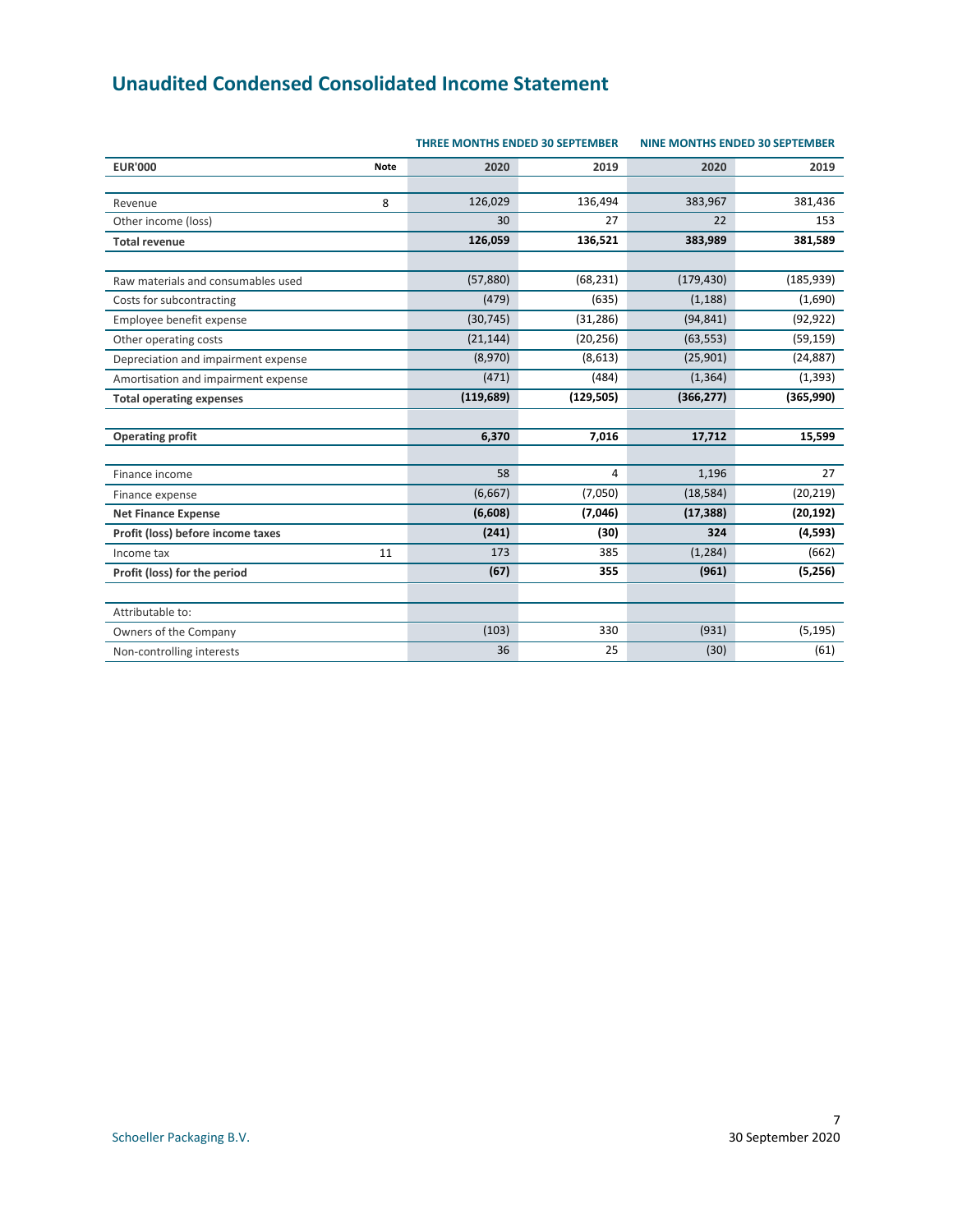# <span id="page-8-0"></span>**Unaudited Condensed Consolidated Statement of Comprehensive Income**

|                                                                              |       | <b>THREE MONTHS ENDED 30 SEPTEMBER</b> | <b>NINE MONTHS ENDED 30 SEPTEMBER</b> |         |  |
|------------------------------------------------------------------------------|-------|----------------------------------------|---------------------------------------|---------|--|
| <b>EUR'000</b>                                                               | 2020  | 2019                                   | 2020                                  | 2019    |  |
|                                                                              |       |                                        |                                       |         |  |
| Profit (loss) for the period                                                 | (67)  | 355                                    | (961)                                 | (5,256) |  |
|                                                                              |       |                                        |                                       |         |  |
| Items that may be reclassified subsequently<br>to profit or loss:            |       |                                        |                                       |         |  |
| Foreign currency translation differences -<br>foreign operations, net of tax | (70)  | 1,275                                  | (3,835)                               | 1,613   |  |
| Total comprehensive loss for the period,<br>net of income tax                | (137) | 1,630                                  | (4,796)                               | (3,643) |  |
|                                                                              |       |                                        |                                       |         |  |
| Attributable to:                                                             |       |                                        |                                       |         |  |
| Owners of the Company                                                        | (103) | 1,606                                  | (4, 762)                              | (3,586) |  |
| Non-controlling interests                                                    | (34)  | 24                                     | (34)                                  | (57)    |  |
|                                                                              |       |                                        |                                       |         |  |
| Total comprehensive loss for the period                                      | (137) | 1,630                                  | (4, 796)                              | (3,643) |  |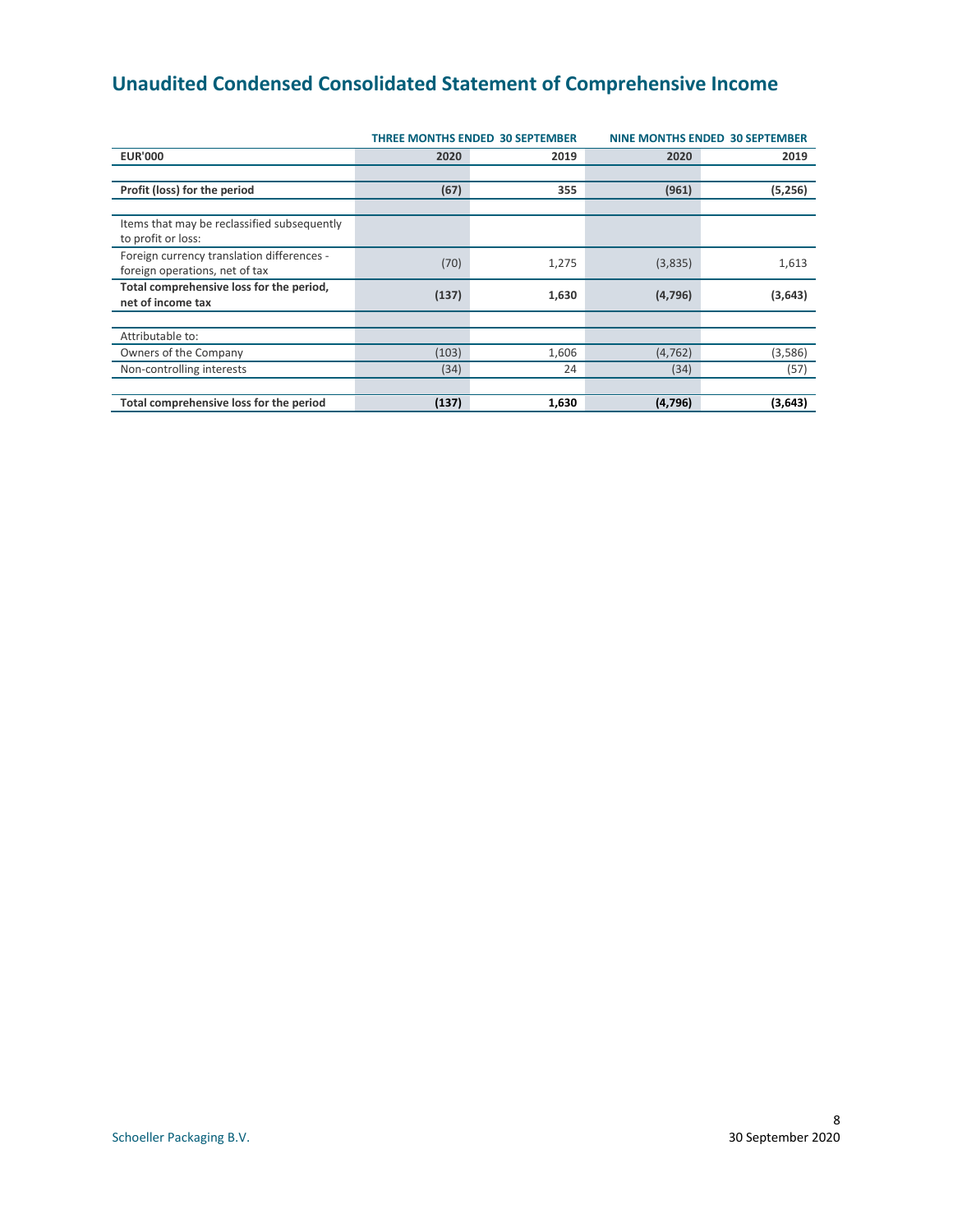## <span id="page-9-0"></span>**Unaudited Condensed Consolidated Balance Sheet**

|                                              |             | <b>AS AT 30 SEPTEMBER</b> | <b>AS AT 31 DECEMBER</b> |
|----------------------------------------------|-------------|---------------------------|--------------------------|
| <b>EUR'000</b>                               | <b>Note</b> | 2020                      | 2019                     |
|                                              |             |                           |                          |
| <b>ASSETS</b>                                |             |                           |                          |
| Non-current assets                           |             |                           |                          |
| Property, plant and equipment                |             | 119,724                   | 119,085                  |
| Right of use assets                          |             | 53,243                    | 51,417                   |
| Intangible assets                            |             | 12,078                    | 9,415                    |
| Equity accounted investments                 |             | 785                       | 785                      |
| Other financial assets                       |             | 14,579                    | 15,117                   |
| Deferred income tax assets                   |             | 12,697                    | 11,669                   |
| <b>Total non-current assets</b>              |             | 213,106                   | 207,488                  |
| Current assets                               |             |                           |                          |
| Inventories                                  |             | 39,675                    | 37,922                   |
| Trade and other receivables                  |             | 51,207                    | 59,857                   |
| Current income tax assets                    |             | 935                       | 2,521                    |
| Prepayments                                  |             | 9,928                     | 12,607                   |
| Net Cash and cash equivalents                |             | 42,025                    | 40,613                   |
| <b>Total current assets</b>                  |             | 143,770                   | 153,520                  |
| <b>TOTAL ASSETS</b>                          |             | 356,876                   | 361,008                  |
|                                              |             |                           |                          |
| <b>EQUITY</b>                                |             |                           |                          |
| Share capital                                |             | $\overline{a}$            |                          |
| Share premium                                |             | 106,979                   | 106,979                  |
| Other reserves                               |             | (146, 646)                | (142, 881)               |
| Accumulated deficit                          |             | (74, 377)                 | (73, 380)                |
| Equity attributable to owners of the Company |             | (114,044)                 | (109, 282)               |
| Non-controlling interests                    |             | 572                       | 607                      |
| <b>Total equity</b>                          |             | (113, 472)                | (108, 676)               |
|                                              |             |                           |                          |
| <b>LIABILITIES</b>                           |             |                           |                          |
| Non-current liabilities                      |             |                           |                          |
| Loans and borrowings                         | 12          | 312,027                   | 300,882                  |
| <b>Employee benefits</b>                     |             | 9,418                     | 9,311                    |
| Provisions                                   | 13          | 493                       | 623                      |
| Deferred income tax liabilities              |             | 3,808                     | 2,185                    |
| <b>Total non-current liabilities</b>         |             | 325,746                   | 313,001                  |
|                                              |             |                           |                          |
| <b>Current liabilities</b>                   |             |                           |                          |
| Loans and borrowings                         | 12          | 16,685                    | 15,534                   |
| <b>Bank overdrafts</b>                       |             | 17,000                    | 18,926                   |
| Provisions                                   | 13          | 470                       | 1,005                    |
| Current income tax liabilities               |             | 1,145                     | 1,700                    |
| Trade and other payables                     |             | 109,305                   | 119,517                  |
| <b>Total current liabilities</b>             |             | 144,605                   | 156,682                  |
| <b>Total liabilities</b>                     |             | 470,348                   | 469,683                  |
| <b>TOTAL EQUITY AND LIABILITIES</b>          |             | 356,876                   | 361,008                  |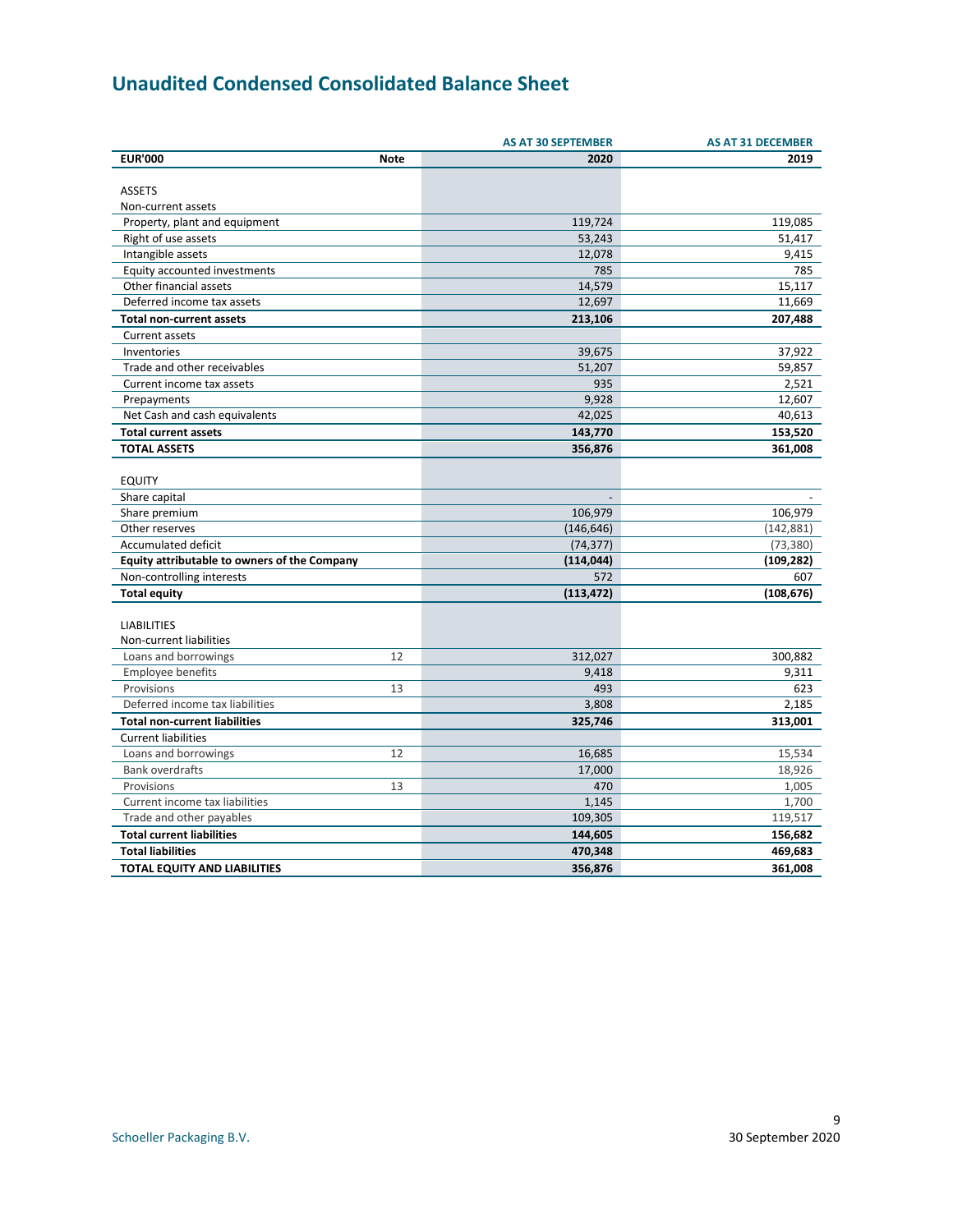# <span id="page-10-0"></span>**Unaudited Condensed Consolidated Statement of Changes in Equity**

| <b>EUR'000</b>                           | Share<br>capital         | <b>Share</b><br>premium  | Other<br>reserves | Accumulated<br>deficit   | Total      | Non-<br>controlling<br>interest | Total<br>equity |
|------------------------------------------|--------------------------|--------------------------|-------------------|--------------------------|------------|---------------------------------|-----------------|
|                                          |                          |                          |                   |                          |            |                                 |                 |
| Balance as at 1 January 2020             |                          | 106.979                  | (142, 881)        | (73, 380)                | (109, 282) | 607                             | (108, 676)      |
| Loss for the period                      | $\overline{\phantom{a}}$ |                          |                   | (931)                    | (931)      | (30)                            | (961)           |
| Foreign currency translation differences |                          | $-$                      | (3,832)           | $\overline{\phantom{a}}$ | (3,832)    | (4)                             | (3,835)         |
| - foreign operations; net of income tax  |                          |                          |                   |                          |            |                                 |                 |
| Total comprehensive loss for the year    |                          | $\overline{\phantom{0}}$ | (3,832)           | (931)                    | (4, 763)   | (34)                            | (4, 796)        |
| Balance as at 30 September 2020          | $\overline{\phantom{0}}$ | 106.979                  | (146, 713)        | (74.311)                 | (114, 045) | 572                             | (113, 472)      |

| <b>EUR'000</b>                                                                      | Share<br>capital         | Share<br>premium | <b>Other</b><br>reserves | Accumulated<br>deficit | Total      | Non-<br>controlling<br>interest | Total<br>equity |
|-------------------------------------------------------------------------------------|--------------------------|------------------|--------------------------|------------------------|------------|---------------------------------|-----------------|
|                                                                                     |                          |                  |                          |                        |            |                                 |                 |
| Balance as at 1 January 2019                                                        | ۰.                       | 106.979          | (145, 268)               | (60, 820)              | (99, 108)  | 515                             | (98,593)        |
| Profit/(loss) for the year                                                          | $\overline{\phantom{a}}$ | ٠                | -                        | (5, 195)               | (5, 195)   | (61)                            | (5,256)         |
| Foreign currency translation differences<br>- foreign operations; net of income tax |                          |                  | 1,607                    |                        | 1.607      |                                 | 1,612           |
| Total comprehensive loss for the year                                               | ٠                        | ٠                | 1.607                    | (5, 195)               | (3,588)    | (57)                            | (3,644)         |
| Balance as at 30 September 2019                                                     | $\overline{\phantom{a}}$ | 106.979          | (143, 661)               | (66, 015)              | (102, 696) | 458                             | (102, 237)      |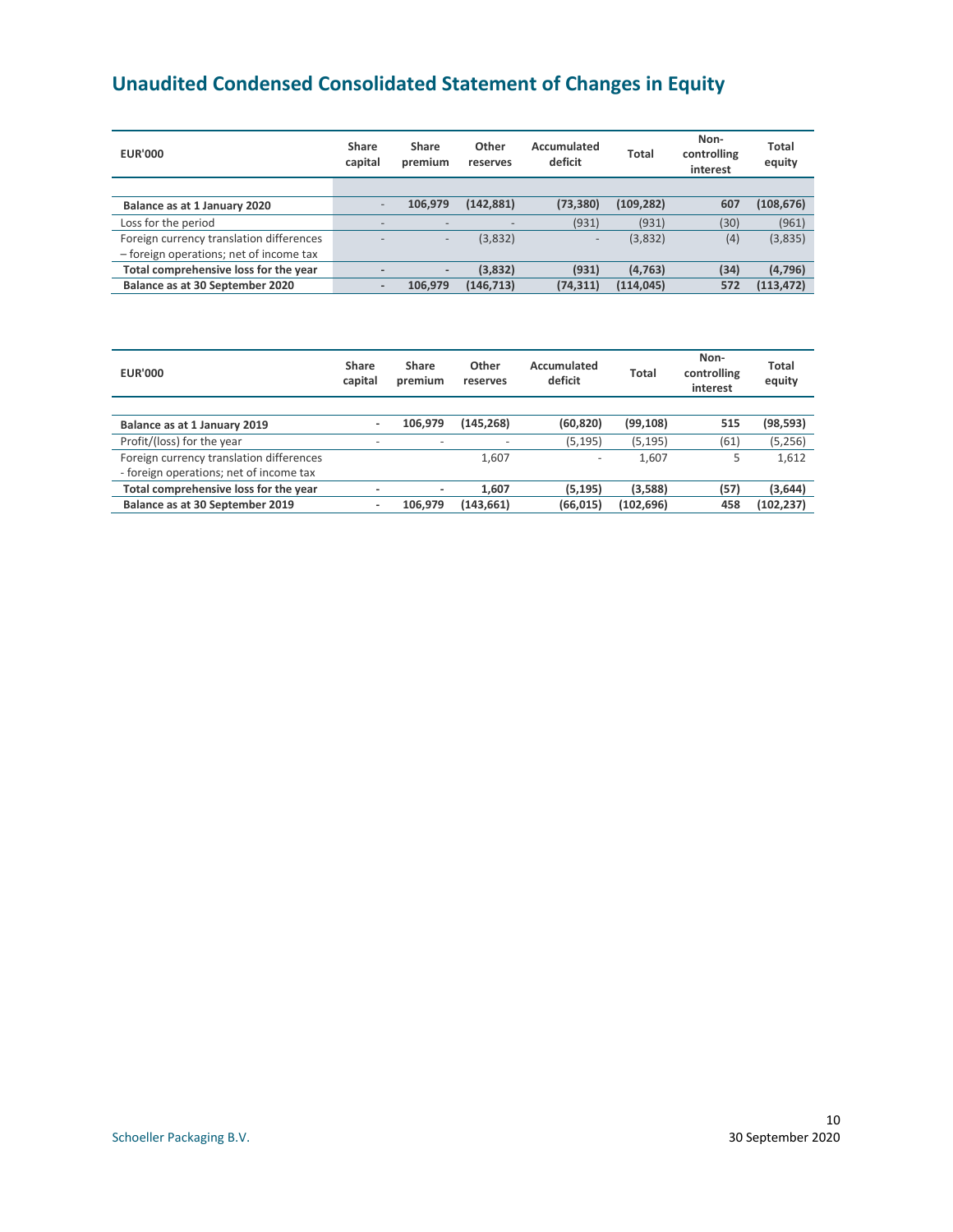# <span id="page-11-0"></span>**Unaudited Condensed Consolidated Statement of Cash Flows**

|                                                           | <b>THREE MONTHS ENDED 30 SEPTEMBER</b> |           | <b>NINE MONTHS ENDED 30 SEPTEMBER</b> |           |  |
|-----------------------------------------------------------|----------------------------------------|-----------|---------------------------------------|-----------|--|
| <b>EUR'000</b>                                            | 2020                                   | 2019      | 2020                                  | 2019      |  |
|                                                           |                                        |           |                                       |           |  |
| Profit (loss) for the period                              | (67)                                   | 355       | (961)                                 | (5,256)   |  |
| Adjustments for:                                          |                                        |           |                                       |           |  |
| Depreciation and impairment                               | 8,970                                  | 8,613     | 25,901                                | 24,887    |  |
| Amortisation and impairment                               | 471                                    | 484       | 1,364                                 | 1,393     |  |
| Loss/(Profit) on sale of property,<br>plant and equipment | (30)                                   | (27)      | (22)                                  | (153)     |  |
| Net finance costs                                         | 7,244                                  | 9,154     | 17,555                                | 23,021    |  |
| Tax (income) expense                                      | (173)                                  | (385)     | 1,284                                 | 662       |  |
| Change in:                                                |                                        |           |                                       |           |  |
| Inventories                                               | (3, 301)                               | (5,806)   | (2, 282)                              | (13, 770) |  |
| Trade and other receivables                               | 11,243                                 | 2,466     | 7,699                                 | (5, 534)  |  |
| Prepayments and accrued income                            | (9)                                    | (1,696)   | 2,259                                 | (2, 394)  |  |
| Trade and other payables                                  | (9,894)                                | 12,979    | (12, 195)                             | 8,375     |  |
| Provisions and employee benefits                          | (1,238)                                | 289       | (690)                                 | (884)     |  |
| Cash generated from operations                            | 13,217                                 | 26,426    | 39,912                                | 30,347    |  |
| Interest received                                         | 58                                     | 3         | 142                                   | 26        |  |
| Interest paid                                             | (1, 156)                               | (1,943)   | (11, 932)                             | (13,079)  |  |
| Income tax paid                                           | 140                                    | (2,845)   | 326                                   | (4, 323)  |  |
| Net cash inflow (outflow) from operating                  | 12,259                                 | 21,642    | 28,449                                | 12,972    |  |
| activities                                                |                                        |           |                                       |           |  |
| Cash flows from investing activities                      |                                        |           |                                       |           |  |
| Proceeds from sale of property, plant and                 | 93                                     | (96)      | 121                                   | 164       |  |
| equipment                                                 |                                        |           |                                       |           |  |
| Long term loans receivable granted                        | (290)                                  | (910)     | 82                                    | (1,793)   |  |
| Long term loans receivable collected                      |                                        |           |                                       |           |  |
| Acquisition of property, plant and<br>equipment           | (3, 568)                               | (8,045)   | (19, 418)                             | (23, 687) |  |
| Acquisition of intangible assets                          | (624)                                  | (1, 240)  | (3,490)                               | (2, 915)  |  |
| Net cash inflow (outflow) from investing<br>activities    | (4, 389)                               | (10, 290) | (22, 706)                             | (28, 231) |  |
| Cash flows from financing activities                      |                                        |           |                                       |           |  |
| Payment of transaction costs related to                   | (30)                                   | (55)      | (513)                                 | (66)      |  |
| loans and borrowings                                      |                                        |           |                                       |           |  |
| Proceeds from borrowings                                  | 11,887                                 | 1,162     | 15,570                                | 10,902    |  |
| Repayment of borrowings                                   | (2, 594)                               | (1, 282)  | (4, 126)                              | (3, 295)  |  |
| Payment of lease liabilities                              | (4, 945)                               | (3,802)   | (12, 725)                             | (10, 920) |  |
| Net cash inflow (outflow) from financing                  | 4,317                                  | (3, 977)  | (1,793)                               | (3,380)   |  |
| activities                                                |                                        |           |                                       |           |  |
| Net change in cash and cash equivalents                   | 12,187                                 | 7,374     | 3,950                                 | (18, 638) |  |
| Cash and cash equivalents at beginning of                 | 13,093                                 | (17, 334) | 21,687                                | 8,634     |  |
| period<br>Effect of exchange rate fluctuations on cash    | (254)                                  | 118       | (612)                                 | 162       |  |
| and cash equivalents                                      |                                        |           |                                       |           |  |
| Cash and cash equivalents at end of period                | 25,025                                 | (9,841)   | 25,025                                | (9,841)   |  |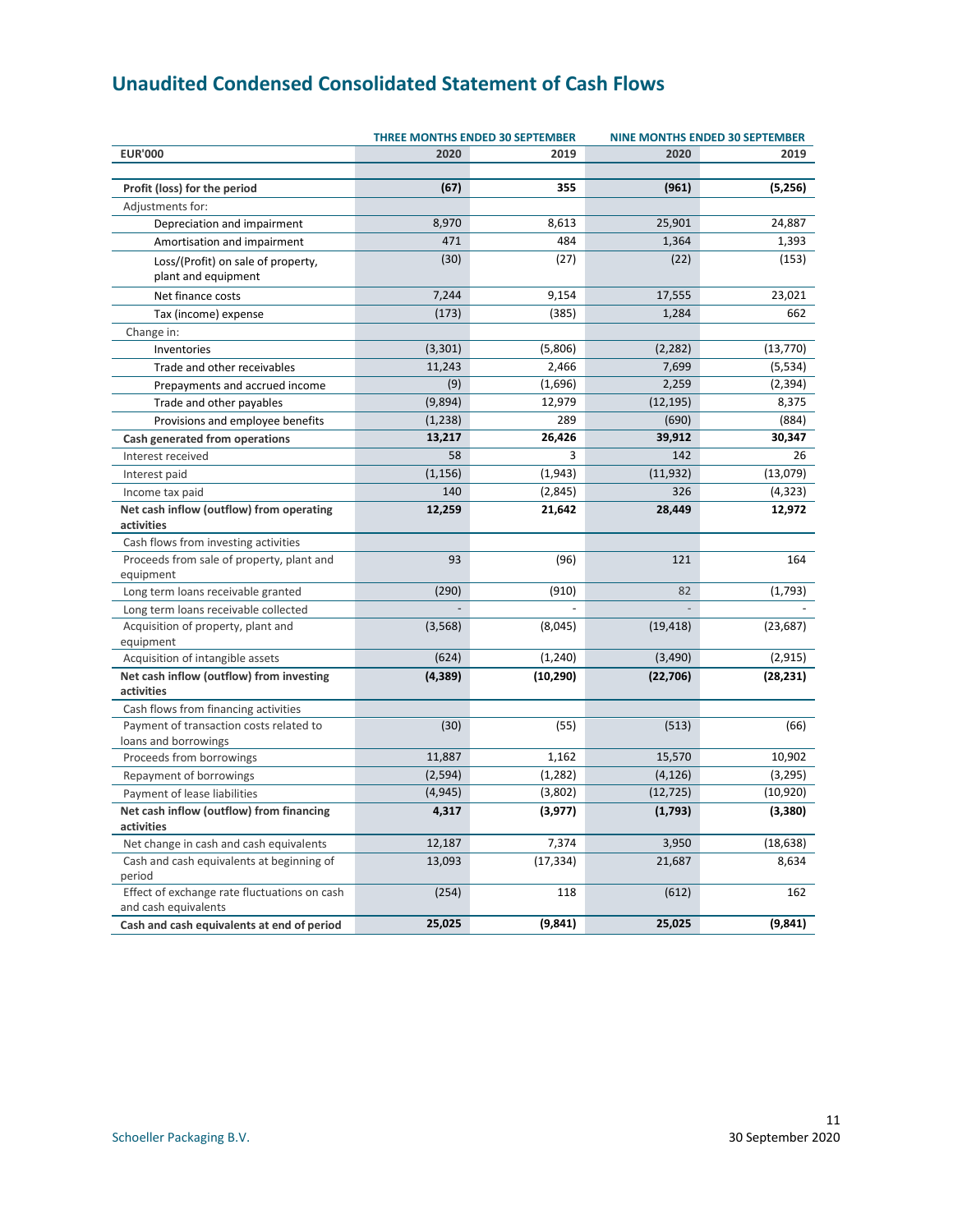### <span id="page-12-0"></span>**Notes to the Unaudited Interim Condensed Consolidated Financial Statements**

#### **1. General information**

SCHOELLER PACKAGING B.V. ("SP" or "the Company") is a company limited by shares incorporated and domiciled in the Netherlands, having its statutory seat in Amsterdam. The address of the Company's registered office is Taurusavenue 35, 2132 LS, Hoofddorp. Schoeller Packaging B.V. was incorporated on 25 October 2019.

Schoeller Packaging B.V. was established on 30 September 2019 and is registered with the Dutch Commercial Register under number 75962357. The Company received the shares in Schoeller Allibert Group B.V. as part of a share premium contribution from Schoeller Packaging Holding B.V. After this transaction, Schoeller Allibert Group B.V. is a wholly owned subsidiary of the Company.

Because the Company did not exist prior to 30 September 2019, no consolidated financial information was prepared by the Company for the period before that date. The financial information before 30 September 2019 was derived from the consolidated financial statements of Schoeller Allibert Group B.V. and its direct and indirect subsidiaries. The Company is the continuation of the operations of Schoeller Allibert Group B.V. as the business is transferred to the Company in common control transaction. This transaction was primarily created to facilitate the refinancing of the Senior Secured Notes.

Schoeller Packaging B.V. is a wholly owned subsidiary of Schoeller Packaging Holding B.V., a company incorporated in the Netherlands that is owned 70% by BCP IV RTP Holdings Ltd., ultimately 100% held by Brookfield Asset Management Inc., and 30% by Schoeller Industries B.V., a company incorporated in the Netherlands that is active in supply chain systems. Brookfield Asset Management Inc. has a 52% voting interest in the business, which provides them control. Accordingly, Brookfield Asset Management Inc. consolidates the business for their financial reporting purposes.

The Company and its direct and indirect subsidiaries are collectively referred to as the "Group", and individually as "Group entities". The Group is primarily involved in developing, producing and selling plastic returnable transport packaging solutions.

#### **2. Basis of Preparation**

The interim financial information for the third quarter ended 30 September 2020 has been prepared on a going concern basis and in accordance with IAS 34 'Interim financial reporting' as adopted by the European Union. The interim condensed consolidated financial statements are presented in in euros and rounded to the nearest thousand, unless otherwise stated. The interim condensed consolidated financial statements do not include all the information and disclosures required in the complete set of annual financial statements and should be read in conjunction with the audited Annual Report of Schoeller Packaging B.V.for the year ended 31 December 2019, which have been prepared in accordance with International Financial Reporting Standards as adopted by the European Union (IFRS).

#### **3. Going concern**

In the first three quarters of 2020, the Group increased its revenue by EUR 2.5 million. However, the Group has recorded a net loss for first three quarters of 2020 of EUR 0.1 million and still has a negative working capital of EUR 9.1 million and negative equity of EUR 113.5 million which should be carefully considered when considering the entity's ability to continue as a going concern. In spite of this, the Group has taken several measures and has reported improvements in its performance that will ensure the Company's future.

During the first three quarters of 2020, the Group generated a net cash inflow from operating activities of EUR 39.9 million (YTD September 2019: EUR 30.3 million inflow). The Group has a stable financing structure provided by senior secured notes due in 2024 and access to a EUR 30 million revolving credit facility with a solid cash position as at 30 September 2020. Furthermore, the Group has access to a committed credit facility of up to EUR 65 million from its shareholder Brookfield, subject to shareholder consent, of which EUR 9.2 million including capitalized and accrued interest was drawn as of Q3 2020.

During the past years the Group has seen significant levels of capital expenditure focused on product innovation. These innovations have resulted in new product launches that have contributed to the revenue in the nine months of 2020 with further growth potential in the coming years.

Based on the above mentioned facts, Management of the Group believes that the application of the going concern assumption for the Q3 2020 consolidated financial statements is appropriate.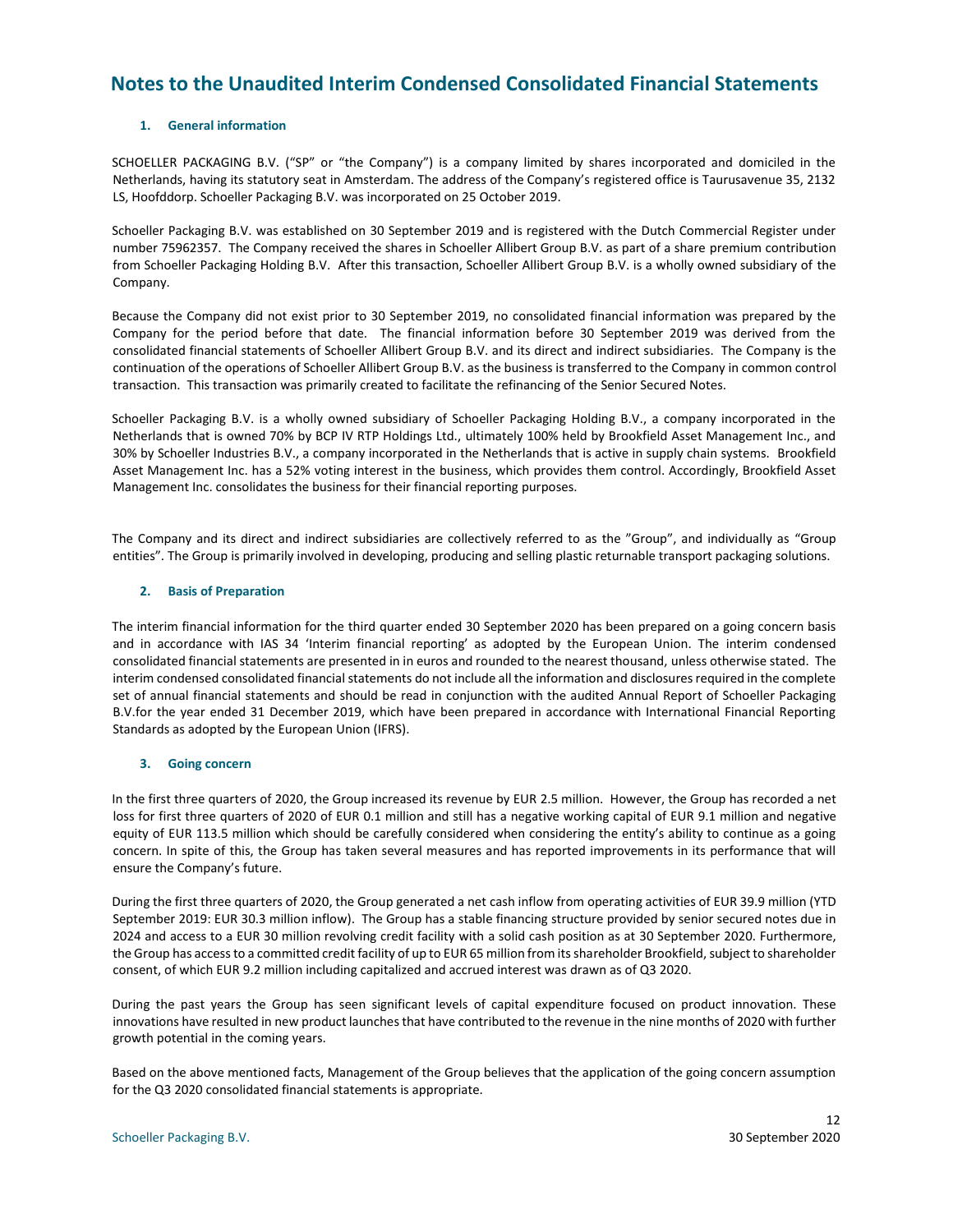#### **4. Auditor involvement**

The content of this interim financial report has not been audited by our external auditor Deloitte.

#### **5. Accounting policies**

The accounting policies applied are consistent with those applied in the audited Annual Financial Report 2019 of Schoeller Packaging B.V., except for the adoption of new and amended standards.

#### Other standards and interpretations

There are no other standards that are not yet effective and that would be expected to have a material impact on the entity in the current or future reporting periods and on foreseeable future transactions.

#### **6. Critical accounting estimates and judgments**

The preparation of condensed consolidated interim financial statements in accordance with generally accepted accounting principles under IAS 34 requires the Group to make estimates, judgments and assumptions that may affect the reported amounts of assets, liabilities, revenue and expenses and the disclosure of contingent assets and liabilities in the condensed consolidated interim financial statements. Estimates and judgments are continually evaluated and are based on historical experience and other factors, including expectations of future events that are believed to be reasonable under the circumstances.

The resulting accounting estimates will, by definition, rarely equal the related actual results. Actual results may differ significantly from these estimates, the effect of which is recognized in the period in which the facts that give rise to the revision become known.

In preparing these third quarter condensed consolidated interim financial statements, the significant judgments made by the Management in applying the Group's accounting policies and the key sources of estimation uncertainty, were the same as those that applied to the audited Annual Financial Report 2019 of Schoeller Packaging B.V.

#### **7. Financial risk management**

The Group's operations and financial results are subject to various risks and uncertainties that could adversely affect its business, financial position, results of operations and cash flows. The Group's risk management objectives and policies are consistent with those disclosed in the audited Annual Financial Report 2019 of Schoeller Packaging B.V.

The Group operates internationally and generates foreign currency exchange risks arising from future commercial transactions, recognized assets and liabilities, investments and divestments in foreign currencies other than the Euro, the Group's reporting currency. The main exchange rates are shown below:

|               |                | 2020               |                   |           | 2019               |                   |
|---------------|----------------|--------------------|-------------------|-----------|--------------------|-------------------|
|               | September      | <b>Three Month</b> | <b>Nine Month</b> | September | <b>Three Month</b> | <b>Nine Month</b> |
|               | <b>Closing</b> | Average            | Average           | Closing   | Average            | Average           |
| British pound | 0.9124         | 0.9029             | 0.8852            | 0.8857    | 0.9024             | 0.8824            |
| US dollar     | 1.1708         | 1.1831             | 1.1286            | 1.0889    | 1.1024             | 1.1215            |
| Swiss franc   | 1.0804         | 1.0782             | 1.0685            | 1.0847    | 1.0932             | 1.1161            |

Revenues and expenses are translated to Euro at the average exchange rate for the applicable period for inclusion in the condensed consolidated interim financial statements. The business generates substantial revenues, expenses and liabilities in jurisdictions outside the Euro zone.

For the nine months ended 30 September 2020, approximately 64% of revenue was generated by operations inside the Euro zone. Consequently the translation risk of non-Euro results to the Euro is the most significant currency risk. Currency fluctuations of especially the US dollar and British pound could materially affect the consolidated Group results. Translation risks of non-Euro equity positions in the Group are not hedged.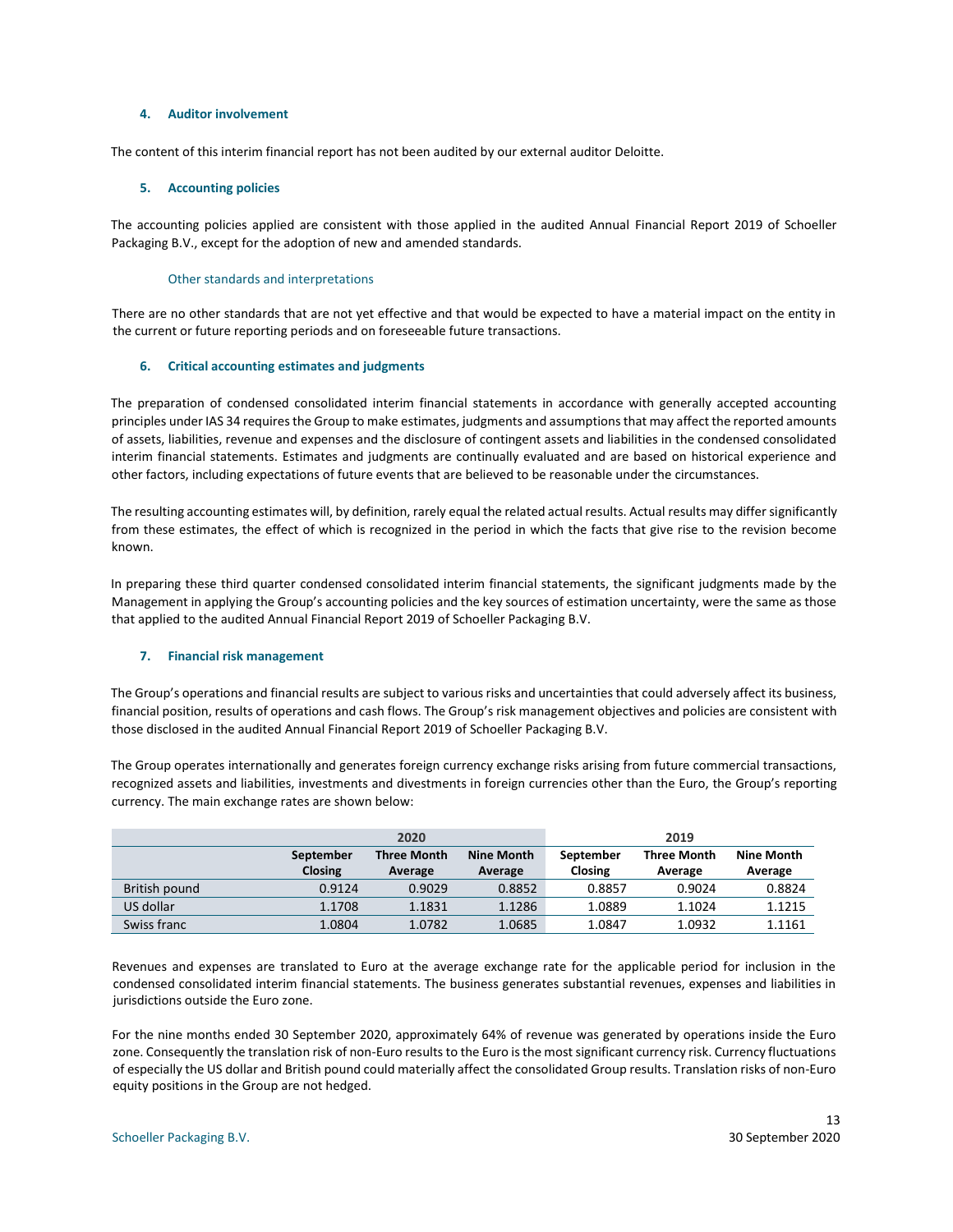The Group's companies are also exposed to foreign currency transactional risks on revenues and expenses that are denominated in a currency other than the respective functional currencies of the Group's entities. The Group tries to mitigate the risks of transactional currency exposures by natural hedges. The Group may use forward exchange contracts or currency swaps to hedge forecasted foreign exchange cash flow transactions.

#### **8. Revenue**

|                   |         | <b>THREE MONTHS ENDED 30 SEPTEMBER</b> | NINE MONTHS ENDED 30 SEPTEMBER |         |  |
|-------------------|---------|----------------------------------------|--------------------------------|---------|--|
| <b>EUR'000</b>    | 2020    | 2019                                   | 2020                           | 2019    |  |
|                   |         |                                        |                                |         |  |
| Sales of goods    | 108.987 | 117.265                                | 340.347                        | 339,899 |  |
| Services rendered | 17.042  | 19.229                                 | 43.620                         | 41,537  |  |
| Revenue           | 126,029 | 136.494                                | 383,967                        | 381,436 |  |

#### **9. Segment Information**

The Board of Directors ("BoD"), comprised of executive and non-executive directors, are responsible for allocating resources and assessing performance of the operating segments. This BoD has been identified as the chief operating decision-maker that makes strategic decisions. The operating segments are based on the information reviewed by the Board of Directors for the purposes of allocating resources and assessing performance.

The BoD considers the business primarily from a geographic perspective. The production and sale of Returnable Transit Packaging ("RTP") products' performance per region, also called the Manufacturing business is key. Smaller segments that are not meeting the aggregation criteria or individual reporting thresholds are all reported in "All Other Segments".

Sales between segments are carried out at arm's length. The revenue from external parties reported to the Board of Directors is measured in a manner consistent with that in the statement of profit or loss.

Due to the fact that no balance sheet measures per operating segment are included in the information regularly reviewed by the BoD, no measures on assets per segment are disclosed in First Quarter condensed consolidated interim financial statements.

The segment results for the three months ended 30 September 2020 and 2019 are as follows:

|                                              | <b>THREE MONTHS ENDED 30 SEPTEMBER 2020</b> |          |          |            |                 |                     |              |
|----------------------------------------------|---------------------------------------------|----------|----------|------------|-----------------|---------------------|--------------|
| <b>EUR'000</b>                               | <b>Northern</b>                             | Central  | Southern | <b>USA</b> | All other       | <b>Eliminations</b> | <b>Total</b> |
|                                              | Europe                                      | Europe   | Europe   |            | <b>Segments</b> |                     |              |
|                                              |                                             |          |          |            |                 |                     |              |
| Total segment revenue                        | 34,758                                      | 52,046   | 31,216   | 14,637     | 17,849          | (24, 478)           | 126,029      |
| Inter-segment revenue                        | (11,054)                                    | (5, 111) | (6,805)  | (19)       | (1,489)         | 24,478              |              |
| <b>Total revenue from external customers</b> | 23,704                                      | 46,935   | 24,412   | 14,618     | 16,360          | $\blacksquare$      | 126,029      |
|                                              |                                             |          |          |            |                 |                     |              |
| <b>Operating result</b>                      | 1,633                                       | 1,846    | 551      | (884)      | 3,204           |                     | 6,370        |
| Net finance cost                             |                                             |          |          |            |                 |                     | (6,608)      |
| Income tax expense                           |                                             |          |          |            |                 |                     | 173          |
| Profit (loss) for the period                 |                                             |          |          |            |                 |                     | (67)         |

| <b>THREE MONTHS ENDED 30 SEPTEMBER 2019</b> |                   |                    |            |                              |                          |         |
|---------------------------------------------|-------------------|--------------------|------------|------------------------------|--------------------------|---------|
| <b>Northern</b><br>Europe                   | Central<br>Europe | Southern<br>Europe | <b>USA</b> | All other<br><b>Segments</b> | <b>Eliminations</b>      | Total   |
| 39,422                                      | 61.586            | 40.665             | 7,740      | 19,003                       | (31, 923)                | 136,494 |
| (10, 339)                                   | (8,574)           | (9,010)            |            | (4,001)                      | 31,923                   |         |
| 29,083                                      | 53,012            | 31,655             | 7,740      | 15,003                       | $\overline{\phantom{0}}$ | 136,494 |
|                                             |                   |                    |            |                              |                          |         |
| 2,692                                       | 2,397             | 1,474              | (3, 174)   | 3,627                        | $\blacksquare$           | 7,016   |
|                                             |                   |                    |            |                              |                          | (7,047) |
|                                             |                   |                    |            |                              |                          | 385     |
|                                             |                   |                    |            |                              |                          | 354     |
|                                             |                   |                    |            |                              |                          |         |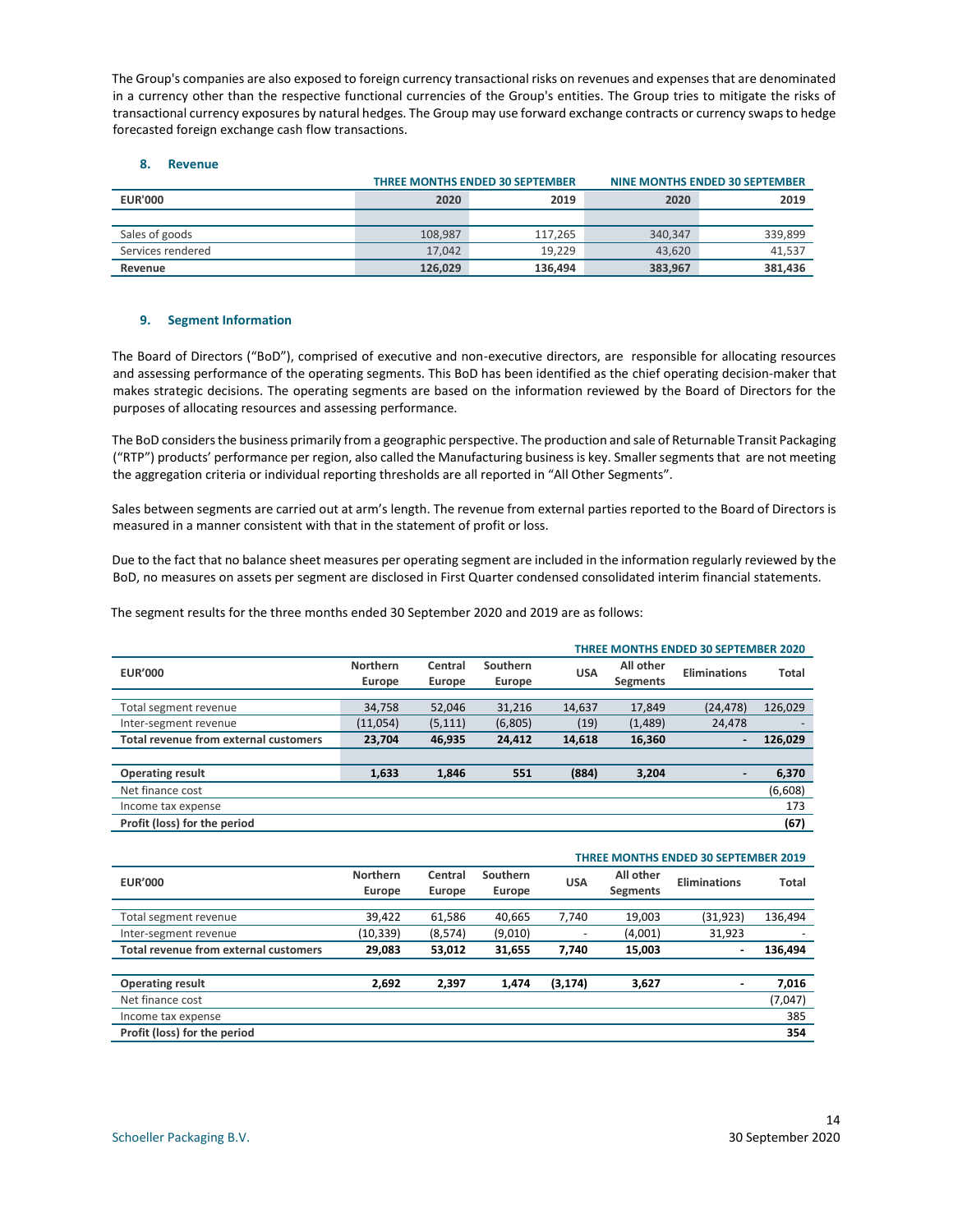The segment results for the nine months ended 30 September 2020 and 2019 are as follows:

|                                              | NINE MONTHS ENDED 30 SEPTEMBER 2020 |           |           |            |                 |                |           |
|----------------------------------------------|-------------------------------------|-----------|-----------|------------|-----------------|----------------|-----------|
| <b>EUR'000</b>                               | <b>Northern</b>                     | Central   | Southern  | <b>USA</b> | All other       | Eliminations   | Total     |
|                                              | Europe                              | Europe    | Europe    |            | <b>Segments</b> |                |           |
|                                              |                                     |           |           |            |                 |                |           |
| Total segment revenue                        | 112,458                             | 166.251   | 94.842    | 40.913     | 45.042          | (75, 539)      | 383,967   |
| Inter-segment revenue                        | (29, 798)                           | (17, 613) | (21, 458) | (119)      | (6, 551)        | 75,539         |           |
| <b>Total revenue from external customers</b> | 82,660                              | 148.638   | 73,384    | 40.794     | 38,491          | $\blacksquare$ | 383,967   |
|                                              |                                     |           |           |            |                 |                |           |
| <b>Operating result</b>                      | 6.011                               | 9,645     | 253       | 1,522      | 281             | -              | 17,712    |
| Net finance cost                             |                                     |           |           |            |                 |                | (17, 388) |
| Income tax expense                           |                                     |           |           |            |                 | (1, 284)       |           |
| Profit (loss) for the period                 | (961)                               |           |           |            |                 |                |           |

|                                              | NINE MONTHS ENDED 30 SEPTEMBER 2019 |                   |                    |            |                              |                |              |
|----------------------------------------------|-------------------------------------|-------------------|--------------------|------------|------------------------------|----------------|--------------|
| <b>EUR'000</b>                               | <b>Northern</b><br>Europe           | Central<br>Europe | Southern<br>Europe | <b>USA</b> | All other<br><b>Segments</b> | Eliminations   | <b>Total</b> |
| Total segment revenue                        | 105,345                             | 173,201           | 113,119            | 25,282     | 47,109                       | (82, 620)      | 381,436      |
| Inter-segment revenue                        | (26,426)                            | (24, 120)         | (24,120)           | (131)      | (7,658)                      | 82,620         |              |
| <b>Total revenue from external customers</b> | 78,919                              | 149.081           | 88,835             | 25,151     | 39,451                       | $\blacksquare$ | 381,436      |
|                                              |                                     |                   |                    |            |                              |                |              |
| <b>Operating result</b>                      | 4,365                               | 9,347             | 5,576              | (3,615)    | (74)                         |                | 15,599       |
| Net finance cost                             |                                     |                   |                    |            |                              |                | (20,192)     |
| Income tax expense                           |                                     |                   |                    |            |                              |                | (662)        |
| Profit (loss) for the period                 |                                     |                   |                    |            |                              |                | (5,255)      |

#### **10. Net finance cost**

|                                          |         | <b>THREE MONTHS ENDED 30 SEPTEMBER</b> | <b>NINE MONTHS ENDED 30 SEPTEMBER</b> |           |  |
|------------------------------------------|---------|----------------------------------------|---------------------------------------|-----------|--|
| <b>EUR'000</b>                           | 2020    | 2019                                   | 2020                                  | 2019      |  |
|                                          |         |                                        |                                       |           |  |
| Interest income on loans and receivables | 58      | 4                                      | 142                                   | 26        |  |
| Net foreign exchange gain                |         |                                        | 1,054                                 |           |  |
| <b>Finance income</b>                    | 58      | 4                                      | 1,196                                 | 26        |  |
|                                          |         |                                        |                                       |           |  |
| Interest expense on borrowings           | (4,949) | (5,094)                                | (14, 879)                             | (14, 933) |  |
| Amortisation deferred financing fees     | (527)   | (977)                                  | (1,792)                               | (2,931)   |  |
| Net foreign exchange loss                | (467)   | (178)                                  |                                       | (163)     |  |
| Other financial expenses                 | (723)   | (801)                                  | (1, 914)                              | (2, 192)  |  |
| <b>Finance expense</b>                   | (6,667) | (7,050)                                | (18, 584)                             | (20, 219) |  |
|                                          |         |                                        |                                       |           |  |
| Net finance expense                      | (6,608) | (7,046)                                | (17, 388)                             | (20, 193) |  |

Net finance expense for the three months ended 30 September 2020 was EUR 6,608 thousand (expense for the three months ended 30 September 2019: EUR 7,046 thousand). The FX loss is higher than last year. Deferred financing fees offset that increase.

The net foreign exchange results are mainly attributable to the fluctuations of the Euro against the US dollar, British pound, Swiss franc, Polish zloty and Swedish krona. Finance expenses are lower, among other things, interest on IFRS 16 liability and the Shareholder loan.

#### **11. Income tax expense**

Income tax expense/income is recognized based on management's estimate of the average annual income tax rate expected for the full financial year. The total income tax expense for the nine months ended 30 September 2020 amounted EUR 1,284 thousand (nine months ended 30 September 2019 income tax expense: EUR 662 thousand).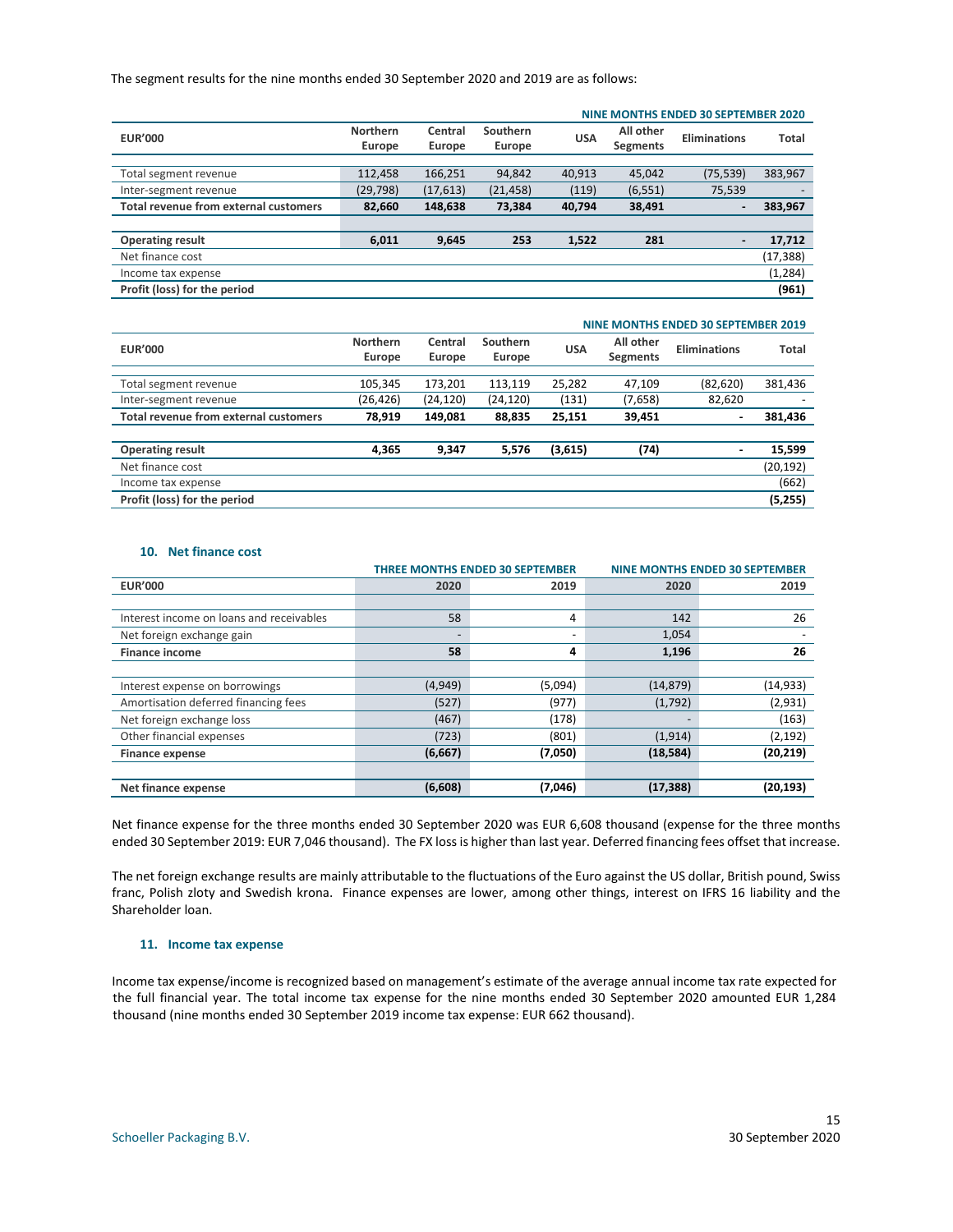#### **12. Loans and borrowings**

The carrying amounts of loans and borrowings are as follows:

|                                                     |                          |                 | <b>AS AT 30 SEPTEMBER</b> | <b>AS AT 31 DECEMBER</b>   |         |              |
|-----------------------------------------------------|--------------------------|-----------------|---------------------------|----------------------------|---------|--------------|
|                                                     |                          |                 | 2020                      | 2019                       |         |              |
| <b>EUR'000</b>                                      | Current                  | Non-<br>current | <b>Total</b>              | Non-<br>Current<br>current |         | <b>Total</b> |
|                                                     |                          |                 |                           |                            |         |              |
| Senior secured note                                 | $\overline{\phantom{0}}$ | 250.000         | 250.000                   | -                          | 250.000 | 250,000      |
| Deferred financing costs                            |                          | (5,998)         | (5,998)                   |                            | (7,038) | (7,038)      |
| Senior secured note at amortised cost               |                          | 244.002         | 244.002                   |                            | 242.962 | 242,962      |
| Other credit institutions                           | 2,100                    | 22,235          | 24,335                    | 1,369                      | 11,976  | 13,345       |
| Shareholder credit facility (incl accrued interest) |                          | 9.192           | 9,192                     |                            | 8.304   | 8,304        |
| Lease liabilities                                   | 14.588                   | 36,598          | 51,186                    | 14.167                     | 37.909  | 52,077       |
| Deferred financing costs                            | (3)                      |                 | (3)                       | (3)                        | (269)   | (272)        |
| <b>Total loans and borrowings</b>                   | 16,685                   | 312,027         | 328,712                   | 15,534                     | 300.882 | 316,416      |

#### Movements during the period

#### Senior Secured Notes and the Guarantors

On 25 October 2019, the Group issued EUR 250,000 thousand 6.375% Senior Secured Notes due in 2024. Interest on the Notes is paid semi-annually in arrears on 1 May and 1 November of each year and accrues at a rate equal to 6.375% per annum. The maturity date of the notes is 1 November 2024. The Notes are listed and permitted to deal with at The Channel Island Securities Exchange Authority Limited.

The Notes are the Group's general senior obligations and rank pari passu in right of payment with any existing and future obligations that are not subordinated in right of payment to the Notes, including the revolving credit facility. No financial covenants apply to the Notes unless a change of control occurs.

The Notes are guaranteed on a senior secured basis by some of the Group subsidiaries located in the Netherlands, the United Kingdom, France, Germany, Spain, Belgium and the United States (Guarantors) and are secured by first-ranking security interest over the same assets that secure the Revolving Credit Facility (collateral).

We or our affiliates may, at any time and from time to time, seek to retire or purchase our outstanding debt through cash purchases and/or exchanges for equity or debt, in open-market purchases, privately negotiated transactions or otherwise. Such repurchases or exchanges, if any, will be upon such terms and at such prices as we may determine, and will depend on prevailing market conditions, our liquidity requirements, contractual restrictions and other factors. The amounts involved may be material.

Total loans and borrowings increased by EUR 12.3 million to EUR 328.7 million, mainly due to new loans.

As at 30 September 2020, EUR 18.6 million was drawn against the revolving credit facility (31 December 2019: EUR 5 million) of which EUR 17.0 million has been kept as cash and cash equivalents on the balance sheet as a precautionary measure given the Covid-19 crisis.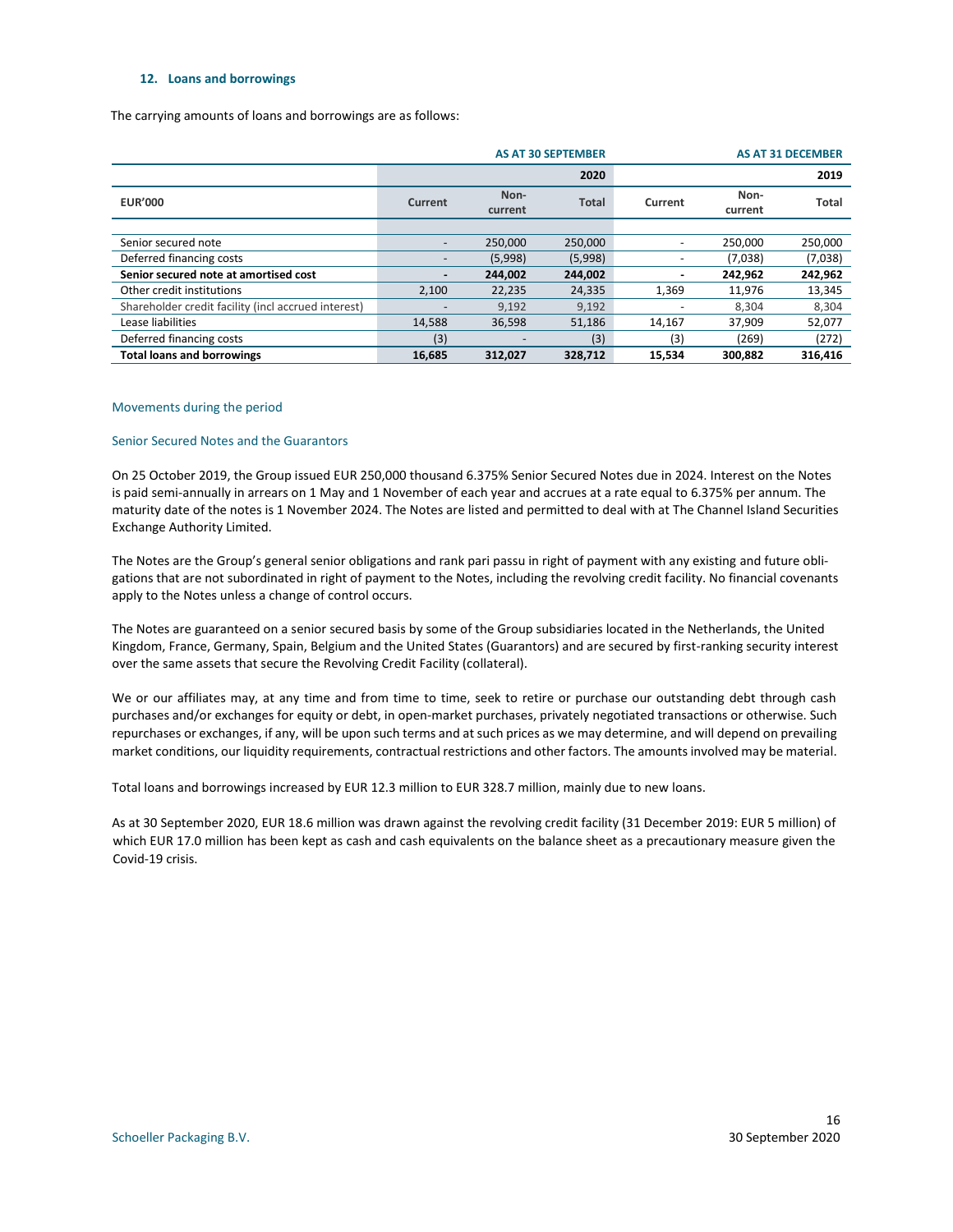#### **13. Provisions**

| <b>EUR'000</b>                        | Restructuring        | Claims        | <b>Total</b> |
|---------------------------------------|----------------------|---------------|--------------|
|                                       |                      |               |              |
| As at 1 January 2020                  | 1,238                | 390           | 1,628        |
| Provisions made during the year*      | 76                   | 40            | 1,116        |
| Provisions used during the year       | (450)                |               | (450)        |
| Provisions reversed during the year   | (330)                |               | (330)        |
| Effect of movements in exchange rates |                      | (1)           | (1)          |
| As at 30 September 2020               | 534                  | 429           | 963          |
|                                       |                      |               |              |
| Non-current                           | 493                  |               | 493          |
| Current                               | 41                   | 429           | 470          |
| <b>Total provisions</b>               | 534                  | 429           | 963          |
|                                       |                      |               |              |
| <b>EUR'000</b>                        | <b>Restructuring</b> | <b>Claims</b> | <b>Total</b> |
|                                       |                      |               |              |
| As at 1 January 2019                  | 1,099                | 1,512         | 2,611        |
| Provisions made during the year       | 660                  | 474           | 1,134        |
| Provisions used during the year       | (526)                | (1, 429)      | (1,955)      |
| Provisions reversed during the year   |                      | (200)         | (200)        |
| Effect of movements in exchange rates | 5                    | 33            | 38           |
| As at 31 December 2019                | 1,238                | 390           | 1,628        |
|                                       |                      |               |              |
| Non-current                           | 623                  |               | 623          |
| Current                               | 615                  | 390           | 1,005        |
| <b>Total provisions</b>               | 1,238                | 390           | 1,628        |

\*part of the severance payments made have been recorded as Employee Benefit Cost (see note 8; and have not been separately reflected in the movement of the provisions.

The economic outflow of non-current provisions is expected to occur within one to three years.

#### Restructuring

The restructuring provision reflects the directors' best estimates of the cost to fulfil internally announced plans. These costs are directly related to the plans and include the cost of employee settlements. It does not include any amount for the future performance of the ongoing businesses concerned.

#### Claims

In Q3 2020, the provision for claims included claims related to disputes with customers.

#### **14. Contingencies**

#### Dutch fiscal unity

The wholly owned subsidiaries established in The Netherlands constitute a tax group for the purpose of corporate income tax together with the shareholder Schoeller Packaging Holding B.V. As a consequence, each Group in the tax group is jointly and severally liable for tax liabilities of the tax entity as a whole. The Group recognises the corporate income tax as if it is solely responsible for its own corporate income tax.

#### **Warranties**

The Group does not provide for warranties, since no major claims have been received or payments made in connection with product warranty issues in recent years. However, contingencies might exist for product warranties, with no material losses expected.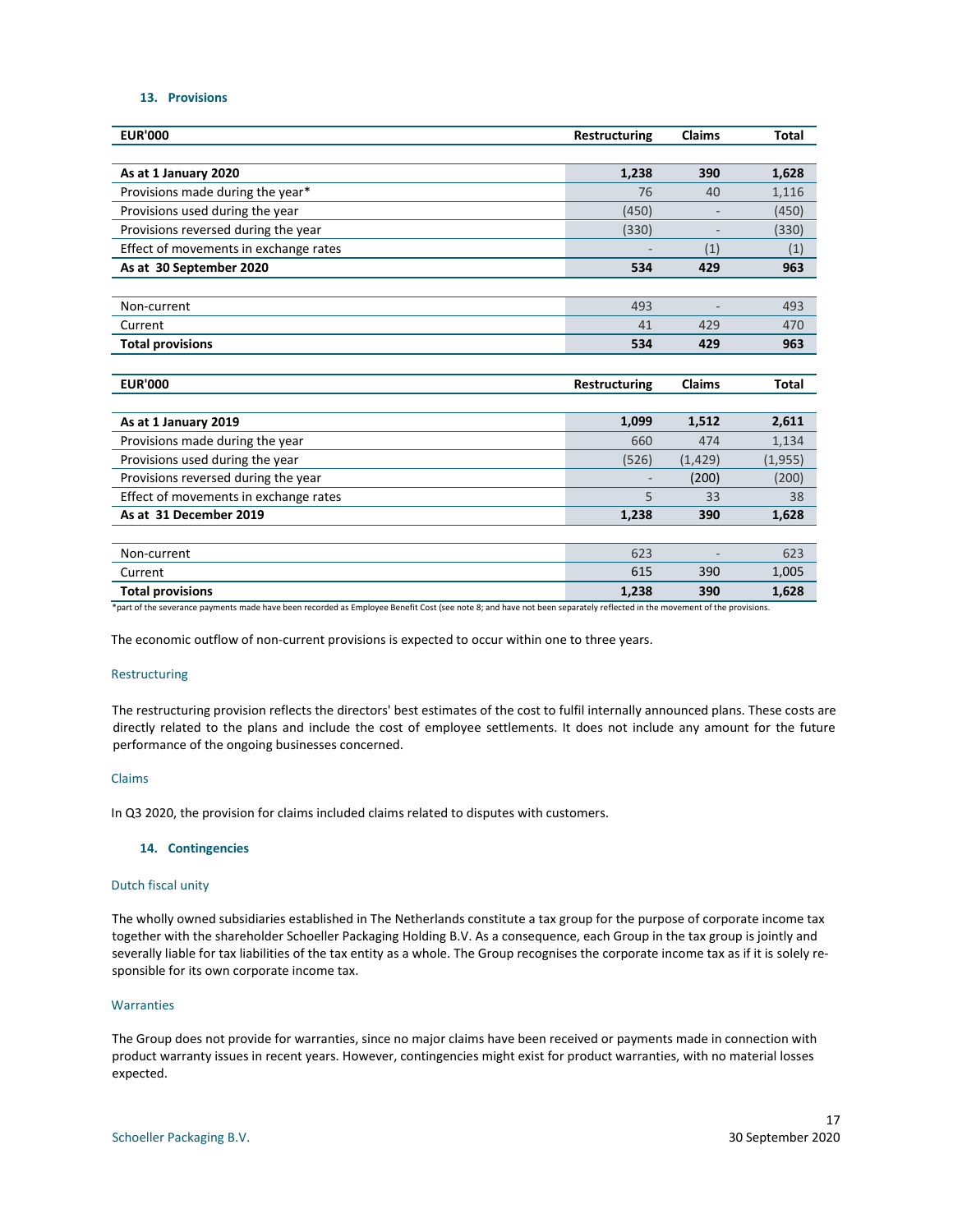#### Legal proceedings

The Group is involved in some legal proceedings and other claims. In the judgement of management, no losses in excess of provisions made, which would be material in relation to the Group's financial position, are likely to arise in respect of these matters, although their occurrence may have a significant effect on periodic results.

#### **15. Related party transactions**

There have been no changes in the nature of the related party transactions in the nine months ended 30 September 2020 as compared to the year ended 31 December 2019.

The Group has a commitment for a EUR 65 million investor facility from entities affiliated with Brookfield Business Partners L.P. As of 30 September 2020, an amount of EUR 7.6m was drawn under this facility and an amount of EUR 1.6 million of interest was accrued on the amount drawn.

#### **16. Seasonality of Operations**

Historically, our business has not been subject to significant seasonality. Many of our end-markets have differing periods of seasonal highs and lows and therefore any seasonal effects in specific end-markets are counterbalanced by the divergent seasonal effects of other end-markets. However, demand for our products tends to peak in the third quarter and in the fourth quarter with a comparative low period early in the first quarter.

#### **17. Fair value of financial instruments**

The fair values of financial assets and liabilities as at 30 September 2020 and 31 December 2019 are as follows.

|                              | <b>AS AT 30 SEPTEMBER</b> |                   |                                | <b>AS AT 31 DECEMBER</b> |            |                         |
|------------------------------|---------------------------|-------------------|--------------------------------|--------------------------|------------|-------------------------|
| <b>EUR'000</b>               |                           |                   | 2020                           |                          |            | 2019                    |
| <b>Financial liabilities</b> | Carrying<br>amount        | <b>Fair value</b> | <b>Fair value</b><br>hierarchy | Carrying<br>amount       | Fair value | Fair value<br>hierarchy |
| Senior secured note          | 250.000                   | 240.163           |                                | 250.000                  | 258.300    |                         |

We have not added further disclosure on fair value as the carrying value of the other financial instruments are equal to their fair value.

#### **18. Events after the balance sheet date**

The Covid -19 ("Corona") virus has been spreading around the world since the end of 2019, having a major impact on society and businesses alike.

Lock-down measures in most European countries have been re-instated during Q3 2020 following an increase in infection rates across countries. The impact of the virus on the economy and our customers and by extension on our business remains impossible to estimate.

The business continues to monitor the situation in each country in order to timely execute the existing mitigation plans and develop new plans where required.

The business follows the situation day by day and is well focused and prepared to get through the coming months.

Hoofddorp, 31 October 2020